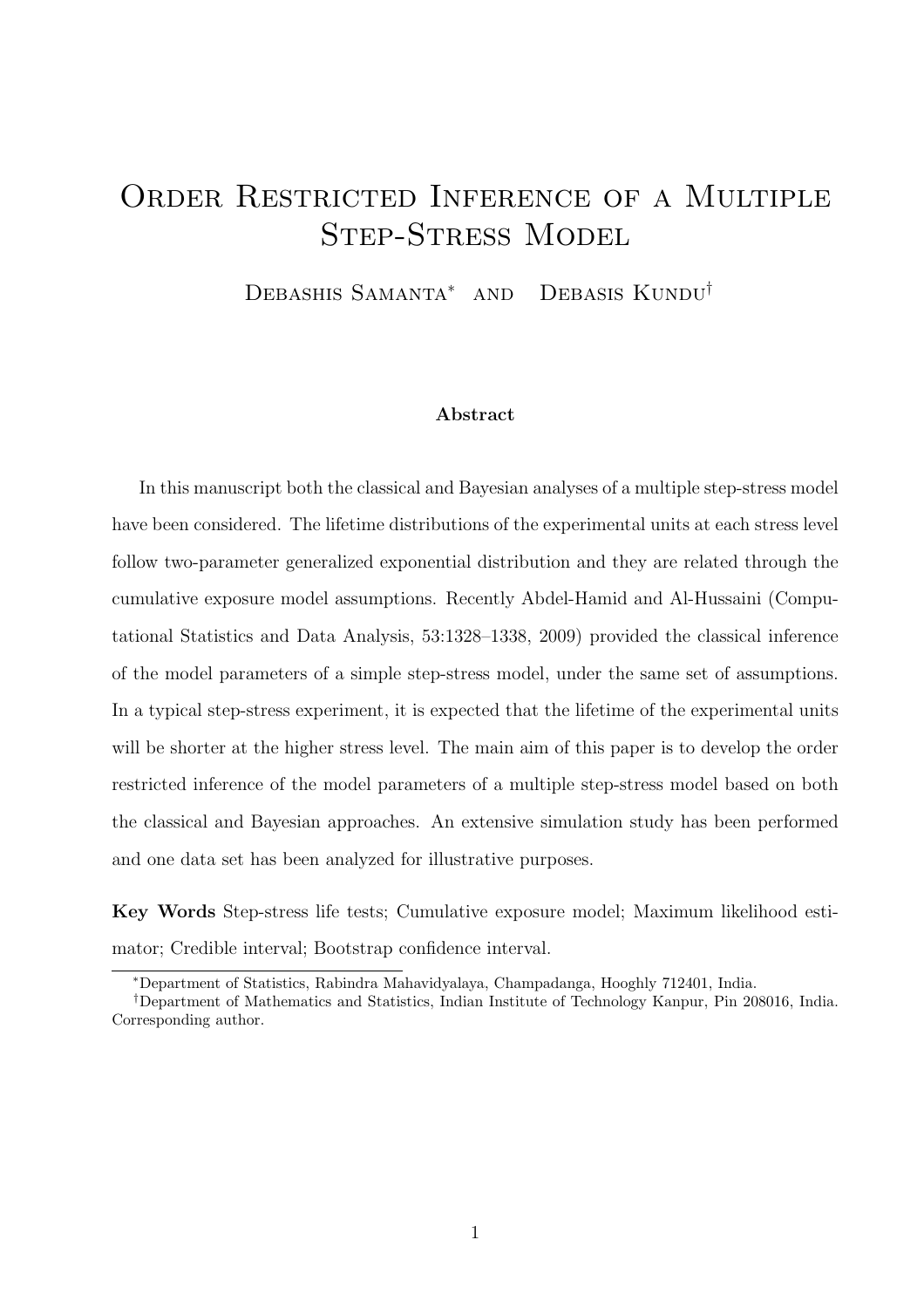### 1 INTRODUCTION

In today's competitive world the industrial products become highly reliable. Therefore, for any analysis purposes, it becomes very difficult to get sufficient failure time data during the normal experimental time. The accelerated life testing (ALT) experiment is frequently being used to overcome this problem. The ALT experiments are introduced to conduct the experiment under one or more extreme operating conditions and thus increasing the number of failures within an affordable experimental time. The factors which directly affect the lifetime of the products are called stress factors, for example, voltage, temperature, humidity could be some of the stress factors for testing an electronic equipment. Some of the key references on different ALT models are Nelson [14], Bagdonavicius and Nikulin [4] and the references cited therein.

A special case of the ALT experiment is known as the step-stress life testing (SSLT) experiment, where the stress changes at a given time or after a specified number of failures. In a SSLT experiment if we consider only two stress levels, then it is known as a simple step-stress experiment. In a review article Balakrishnan [5] extensively discussed different inferential issues of a step-stress model when the lifetime distributions of the experimental units follow exponential distribution. In a recent monograph, Kundu and Ganguly [12] provided an extensive review of the different step-stress models.

Let us assume that the cumulative distribution function (CDF) of the lifetime at the stress level  $S_{i-1}$  is  $F_i(\cdot)$ . To analyze a data obtained from a SSLT experiment, one needs a model which relates the CDFs of lifetime under different stress levels to the CDF of the lifetime of the product under the SSLT experiment. Several models are available in the literature to describe this relationship. The most popular one is known as the cumulative exposure model (CEM) originally proposed by Sedyakin [16] and later quite extensively studied by Bagdonavicius [3] and Nelson [14]. This model assumes that the remaining lifetime of an experimental unit depends only on the cumulative exposure accumulated at the current stress level, irrespective of how the exposure has actually been accumulated. An extensive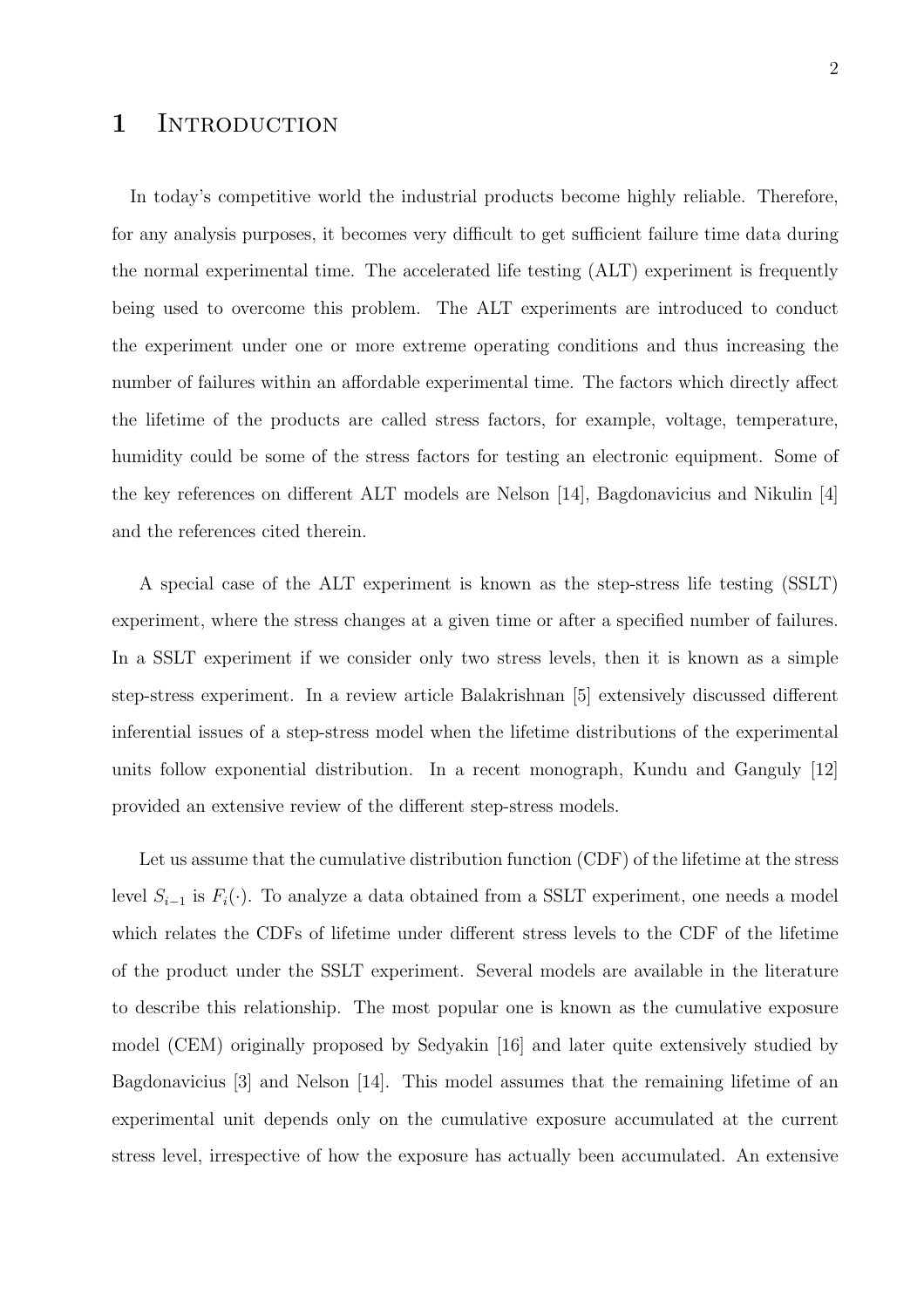amount of work has been done in developing the statistical inference of the model parameters in a SSLT set up under the CEM assumptions, see for example the recent Ph.D. thesis by Ganguly [7] or the monograph by Kundu and Ganguly [12] for an extensive list of references on different step-stress models.

The main objective of a SSLT experiment is to reduce the lifetime of the experimental units by increasing the stress level. Therefore, it is quite natural to assume that the expected lifetime of the experimental units is lower at the higher stress level. Balakrishnan et al. [6] first incorporated this information and considered the estimation of the model parameters based on the assumption that the lifetime distribution of the experimental units follow exponential distribution. They obtained the order restricted maximum likelihood estimators (MLEs) and also discussed the hypothesis testing problems under order restrictions in case of Type-I and Type-II censored data. Recently, Samanta et al. [15] developed the order restricted Bayesian inference of the model parameters under the same set of assumptions.

A two-parameter generalized exponential distribution (GE) has received a considerable amount of attention since its introduction by Gupta and Kundu [9]. A two-parameter GE distribution with the shape parameter  $\alpha > 0$  and scale parameter  $\theta > 0$  has the following CDF, probability density function (PDF) and hazard function (HF), respectively,

$$
F(t; \alpha, \theta) = (1 - e^{-\theta t})^{\alpha}, \qquad t > 0,
$$
\n<sup>(1)</sup>

$$
f(t; \alpha, \theta) = \theta \alpha e^{-\theta t} (1 - e^{-\theta t})^{\alpha - 1}, \qquad t > 0,
$$
\n<sup>(2)</sup>

$$
H(t; \alpha, \theta) = \frac{\alpha \theta (1 - e^{-\theta t})^{\alpha - 1} e^{-\theta t}}{1 - (1 - e^{-\theta t})^{\alpha}}, \qquad t > 0.
$$
 (3)

From now on a GE distribution with the shape parameter  $\alpha$  and the scale parameter  $\theta$  will be denoted by  $GE(\alpha, \theta)$ . Due to presence of the shape parameter the GE distribution is a very flexible model. The PDF of a GE distribution can be a decreasing or an unimodal function. Moreover, the hazard function of a GE distribution can be an increasing, decreasing or a constant function depending on the shape parameter. Conventional exponential distribution is a special case of the GE distribution. Therefore, Weibull, gamma and the GE distributions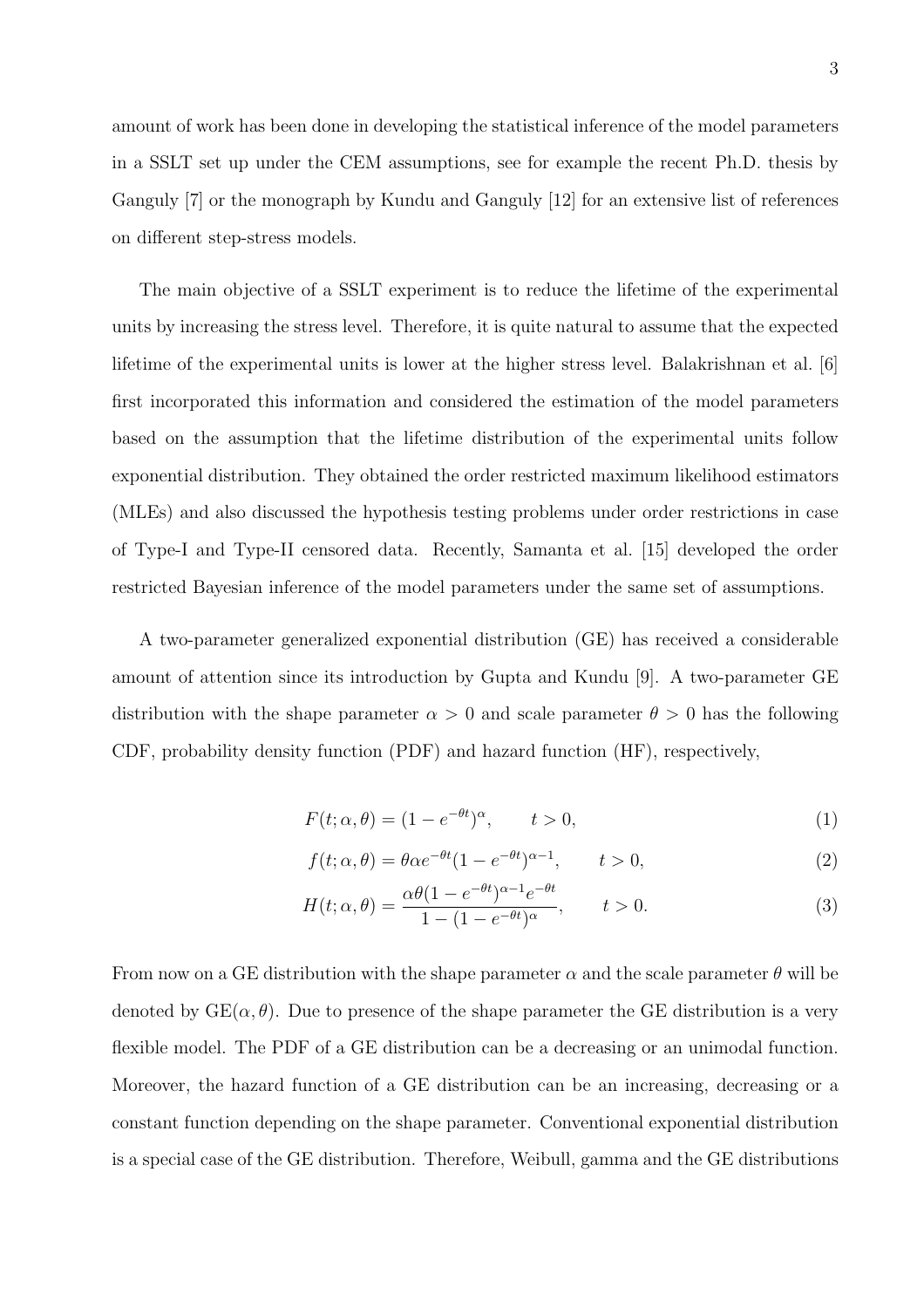are all extensions of the exponential distribution but in different ways. It has been shown by Gupta and Kundu [10] that the GE distribution can be a good alternative to a gamma or a Weibull distribution. In fact in many cases it may provide a better fit to a given data set, than the gamma or the Weibull distribution. Interested readers are referred to Gupta and Kundu [11], Al-Hussaini and Ahsnullah [2], Nadarajah [13] and the references cited therein for different developments associated with the GE distribution.

In this paper we consider the analysis of a given data set, obtained from a multiple SSLT experiment. It is assumed that the lifetime distribution of the experimental unit under each stress level follows a two parameter GE distribution with the same shape parameter but different scale parameters, and it satisfies the CEM assumptions. It is further assumed that the expected lifetime of the experimental units at the higher stress level is smaller compared to a lower stress level. We provide the order restricted inference of the model parameters both under the classical and Bayesian set up. We provide both the point and interval estimators of the unknown parameters associated with the model. An extensive simulation experiment has been performed to see the effectiveness of the order restricted inference under both classical and Bayesian methods. It is observed that the performances of the Bayes estimators even with non-informative priors are significantly better than the classical estimators in terms of biases and mean squared errors (MSEs). We provide the analysis of one data set for illustrative purposes.

The rest of the paper is organized as follows. In Section 2, we provide the model assumptions and the likelihood function based on the available data. In Section 3, we obtain the MLEs and the associated Fisher information matrices of the unknown parameters. The Bayes estimators and their credible intervals are provided in Section 4. In Section 5 we present the simulation results and the analysis of one data set. Finally we conclude the paper in Section 6.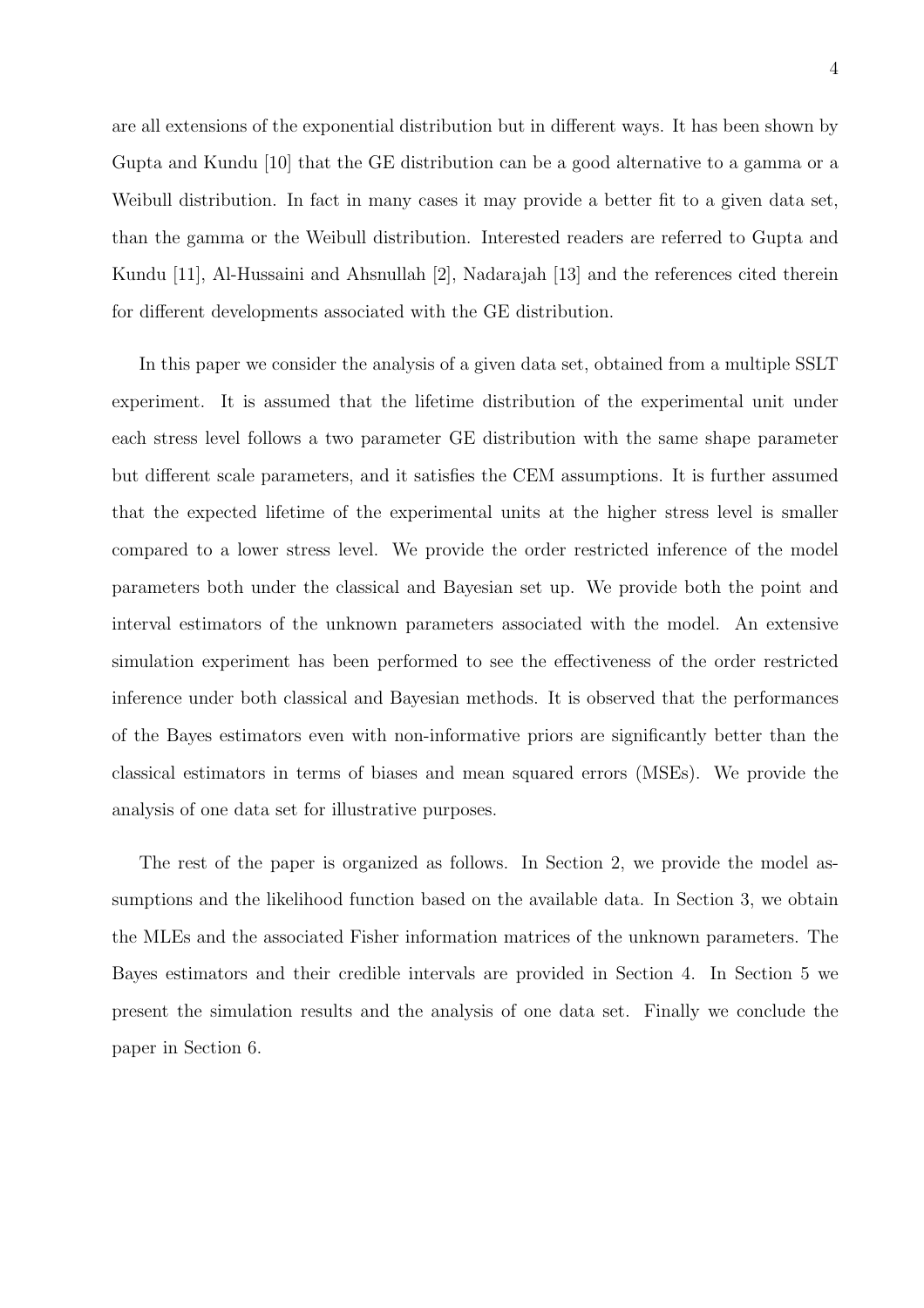### 2 Model Assumptions and the Likelihood Function

Let us assume that there are  $m+1$  stress levels, say  $S_0, S_1, \ldots S_m$  and the expected lifetime of experimental units is shorter at the stress level  $S_k$  than at the stress level  $S_{k-1}$ ;  $k = 1, \ldots, m$ . Suppose *n* experimental units are subjected to a life testing experiment at the time point  $0$ , under the stress level S<sub>0</sub>. The stress level is increased to  $S_1$  at a pre-fixed time  $\tau_1$  and then to  $S_2$  at a pre-fixed time  $\tau_2$  and so on. Finally the stress level is increased to  $S_m$  at the time point  $\tau_m$ , and the experiment continues till all the *n* items fail.

Failure time data obtained from this multiple SSLT experiment is denoted by

$$
\mathcal{D} = \{t_{1:n} < \ldots < t_{n_1:n} < \tau_1 < t_{n_1+1:n} < \ldots < t_{n_1+n_2:n} < \tau_2 < \ldots \\
&< \tau_m < t_{(n_1+\ldots+n_m+1):n} < \ldots < t_{n:n}\}.\n\tag{4}
$$

Here  $n_i$  is the number of failures under the stress level  $S_{k-1}$   $(k = 1, \ldots, m+1)$ . It is assumed that the lifetime distribution of the experimental units under the stress level  $S_{k-1}$  follows  $GE(\alpha, \theta_k)$ . Hence, for  $\alpha > 0$ ,  $\theta_k > 0$  and  $t > 0$ ,

$$
F_k(t) = (1 - e^{-\theta_k t})^{\alpha}, \quad k = 1, ..., m + 1.
$$

Since it is assumed that  $F_1(\cdot), \ldots, F_{m+1}(\cdot)$  satisfy the CEM assumptions, we have

$$
F(t) = \begin{cases} F_1(t) & \text{if } 0 < t \le \tau_1, \\ F_k(c_{k-1} + t - \tau_{k-1}) & \text{if } \tau_{k-1} < t < \tau_k, \\ F_{m+1}(c_m + t - \tau_m) & \text{if } \tau_m < t < \infty, \end{cases} \tag{5}
$$

where

$$
F_k(c_{k-1}) = F_{k-1}(c_{k-2} + \tau_{k-1} - \tau_{k-2}); \quad k = 2, 3, \dots, m+1.
$$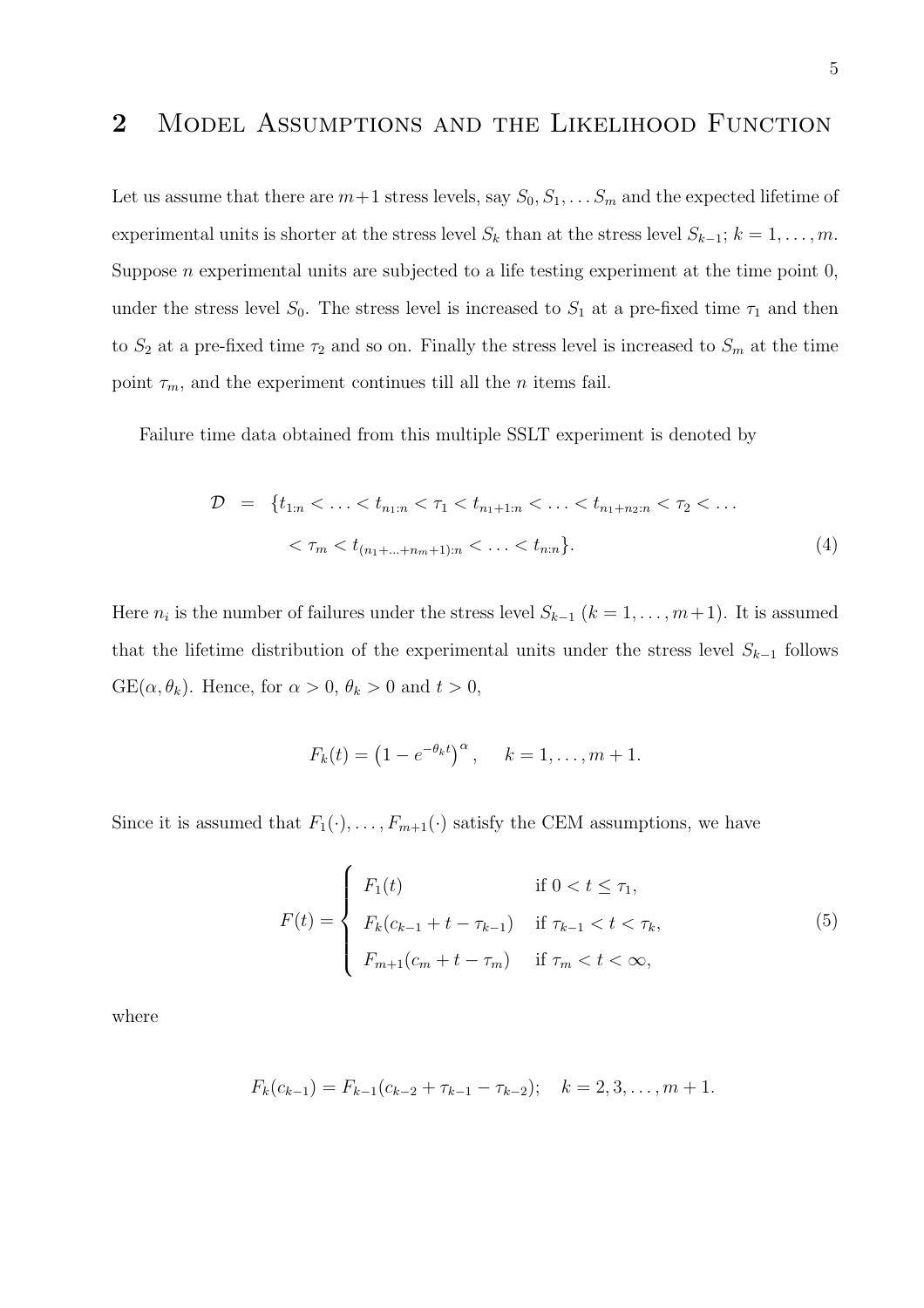By solving the above recursion relations one can easily obtain

$$
c_{k-1} = \frac{1}{\theta_k} \sum_{j=1}^{k-1} \theta_j (\tau_j - \tau_{j-1}); \quad k = 2, 3, \dots, m+1,
$$

with  $c_0 = 0$  and  $\tau_0 = 0$ . Hence, the probability density function (PDF) associated with the CDF (5) is given by

$$
f(t) = \begin{cases} \alpha \theta_1 (1 - e^{-\theta_1 t})^{\alpha - 1} e^{-\theta_1 t} & \text{if } 0 < t \le \tau_1, \\ \alpha \theta_k (1 - e^{-\theta_k (c_{k-1} + t - \tau_{k-1})})^{\alpha - 1} e^{-\theta_k (c_{k-1} + t - \tau_{k-1})} & \text{if } \tau_{k-1} < t < \tau_k, \text{ for } k = 2, 3, \dots, m \\ \alpha \theta_{m+1} (1 - e^{-\theta_{m+1} (c_m + t - \tau_m)})^{\alpha - 1} e^{-\theta_{m+1} (c_m + t - \tau_m)} & \text{if } \tau_m < t < \infty. \end{cases} \tag{6}
$$

Therefore, based on the complete data  $D$ , the likelihood function can be written as

$$
l(\alpha, \theta_1, \dots, \theta_{m+1} | \mathcal{D}) \propto \alpha^n \theta_1^{n_1} \dots \theta_{m+1}^{n_{m+1}} \prod_{i=1}^{n_1} (1 - e^{-\theta_1 t_{i:n}})^{\alpha - 1} e^{-\theta_1 \sum_{i=1}^{n_1} t_{i:n}} \times \prod_{i=n_1+1}^{\overline{n}_2} (1 - e^{-\theta_2 (t_{i:n} + \frac{\theta_1}{\theta_2} \tau_1 - \tau_1)})^{\alpha - 1} e^{-\theta_2 \sum_{i=n_1+1}^{\overline{n}_2} (t_{i:n} + \frac{\theta_1}{\theta_2} \tau_1 - \tau_1)} \times \prod_{i=n_2+1}^{\overline{n}_3} (1 - e^{-\theta_3 (t_{i:n} + \frac{\theta_1}{\theta_3} \tau_1 + \frac{\theta_2}{\theta_3} (\tau_2 - \tau_1) - \tau_2)})^{\alpha - 1} e^{-\theta_3 \sum_{i=n_2+1}^{\overline{n}_3} (t_{i:n} + \frac{\theta_1}{\theta_3} \tau_1 + \frac{\theta_2}{\theta_3} (\tau_2 - \tau_1) - \tau_2)} \times \vdots \prod_{i=\overline{n}_m+1}^{\overline{n}_1} (1 - e^{-\theta_{m+1} (t_{i:n} + \frac{\theta_1}{\theta_{m+1}} \tau_1 + \frac{\theta_2}{\theta_{m+1}} (\tau_2 - \tau_1) + \dots + \frac{\theta_m}{\theta_{m+1}} (\tau_m - \tau_{m-1}) - \tau_m)})^{\alpha - 1} \times \ne^{-\theta_{m+1} \sum_{i=n_1+1}^{\overline{n}_{m+1}} (t_{i:n} + \frac{\theta_1}{\theta_{m+1}} \tau_1 + \frac{\theta_2}{\theta_{m+1}} (\tau_2 - \tau_1) + \dots + \frac{\theta_m}{\theta_{m+1}} (\tau_m - \tau_{m-1}) - \tau_m)}, \tag{7}
$$

where  $\overline{n}_k = \sum^k$  $j=1$  $n_j$ . In the next section we provide the MLEs of the unknown parameters and the associated confidence intervals based on the Fisher information with the order restriction on  $\theta_1 \ldots \theta_{m+1}$ . It should be mentioned that through out this paper it is assumed that if  $\theta_1^0,\ldots,\theta_{m+1}^0$  are the true values of  $\theta_1,\ldots,\theta_{m+1}$  respectively, then  $\theta_1^0<\ldots<\theta_{m+1}^0$ .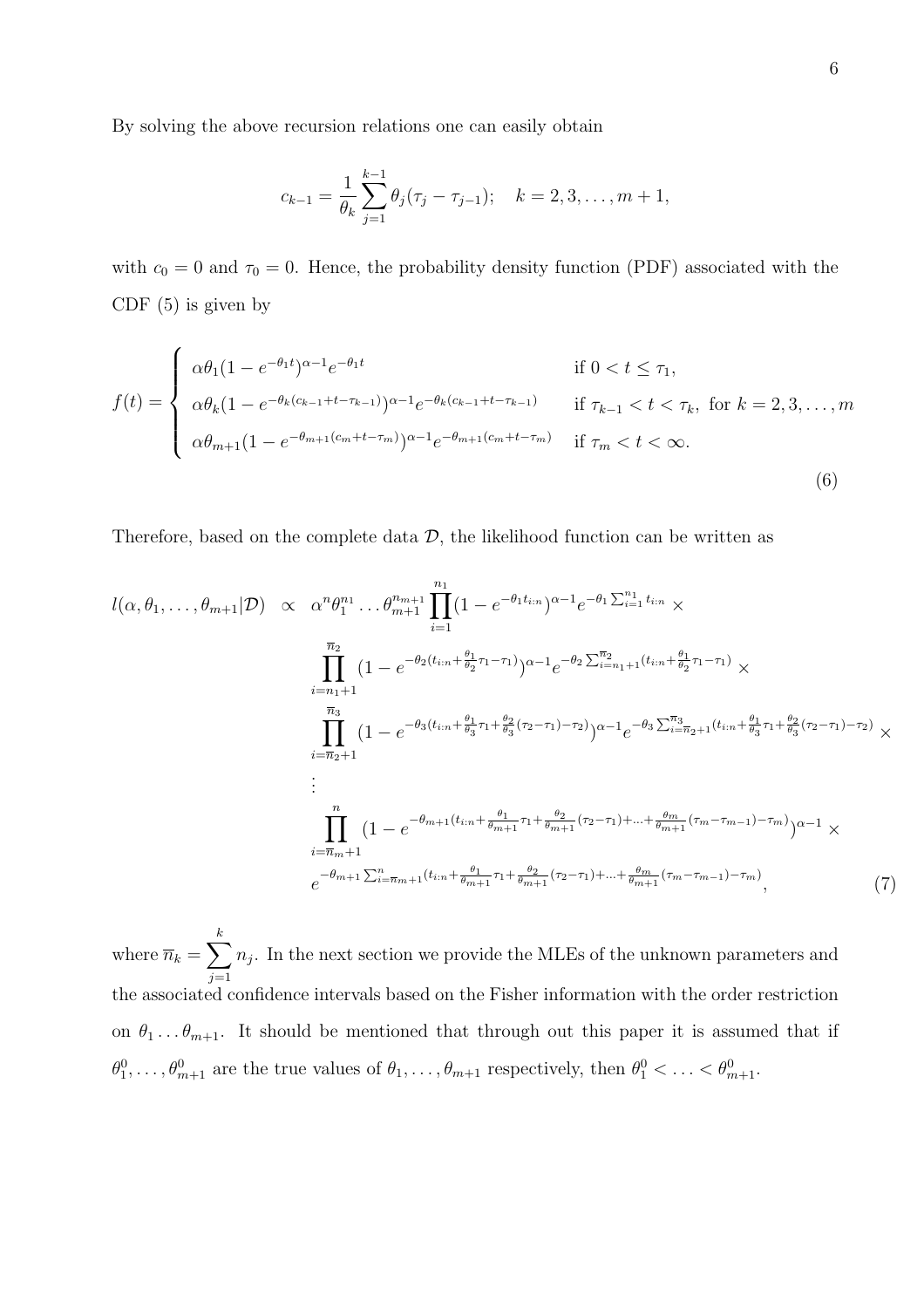### 3 Maximum Likelihood Estimators

In a typical step-stress experiment it is reasonable to assume that as the stress level increases the expected lifetime of the experimental units decrease. In this section we use this information to compute the MLEs of the unknown parameters. In this case due to the assumption of the lifetime distribution of the experimental units the expected lifetime at the stress level  $S_{i-1}$   $(i = 1, \ldots, m + 1)$  is

$$
\frac{1}{\theta_i} \left( \psi(\alpha + 1) - \psi(1) \right),\,
$$

where  $\psi(x) = \frac{d}{dx} \ln \Gamma(x)$  is the digamma function, see Gupta and Kundu [9]. Therefore, we have the natural restriction on the scale parameters as  $\theta_1 < \ldots < \theta_{m+1}$ . Hence the MLEs of the unknown parameters can be obtained by maximizing (7) with respect to  $\alpha$ ,  $\theta_1, \ldots, \theta_{m+1}$ based on the order restriction  $\theta_1 < \ldots < \theta_{m+1}$ . It is shown by Balakrishnan et al. [6] that the order restricted inference is a challenging problem both numerically and theoretically. Due to this reason Samanta et al. [15] considered a re-parameterization of the model parameters, which transforms the order restriction problem to a problem without any order restriction. In this paper we also use similar re-parameterization of the model parameters. We make the following transformation of the model parameters:  $\theta_k = \beta_k \beta_{k+1} \dots \beta_m \theta_{m+1}$ ,  $k = 1, \ldots, m$ . where  $0 < \beta_1, \ldots, \beta_m < 1$ . Since there is a one to one correspondence between  $\{\alpha, \theta_1, \dots, \theta_{m+1}\}\$ and  $\{\alpha, \beta_1, \dots, \beta_m, \theta_{m+1}\}\$ , the statistical inference based on the two sets of parameters will be equivalent. Hence, the log likelihood function of  $\alpha$ ,  $\beta_1, \ldots, \beta_m$  and  $\theta_{m+1}$ ,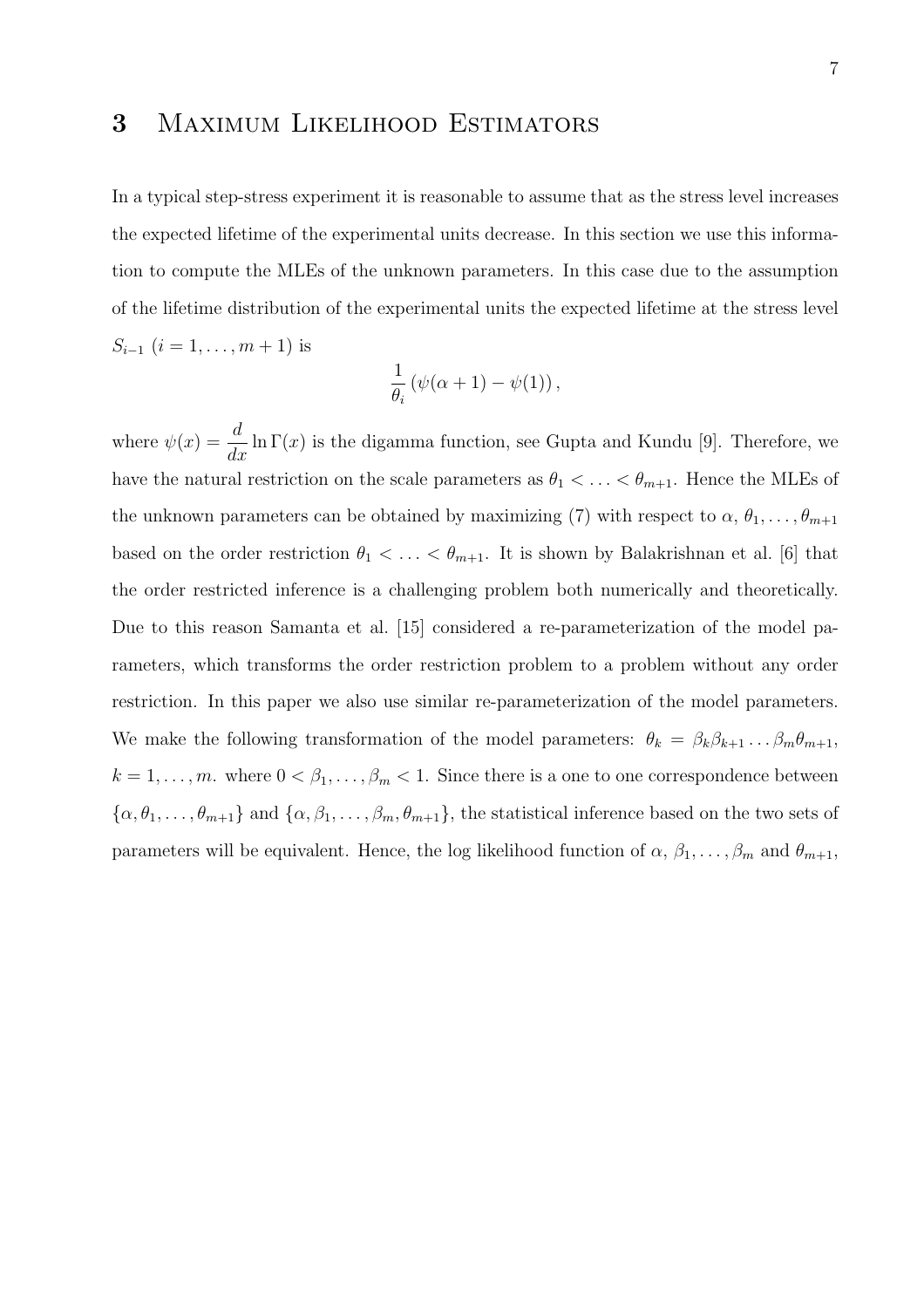without the additive constant can be written as

$$
l_{1}(\alpha, \beta_{1}, \ldots, \beta_{m}, \theta_{m+1} | \mathcal{D}) = n \ln(\alpha) + \overline{n}_{1} \ln(\beta_{1}) + \ldots + \overline{n}_{m} \ln(\beta_{m}) + n \ln(\theta_{m+1})
$$
  
\n
$$
- \beta_{1} \ldots \beta_{m} \theta_{m+1} \sum_{i=1}^{n_{1}} t_{i:n} - \beta_{2} \ldots \beta_{m} \theta_{m+1} \sum_{i=n_{1}+1}^{\overline{n}_{2}} (t_{i:n} - \tau_{1}) - \ldots
$$
  
\n
$$
- \theta_{m+1} \sum_{i=\overline{n}_{m}+1}^{n} (t_{i:n} - \tau_{m}) - \beta_{1} \ldots \beta_{m} \theta_{m+1} (n - \overline{n}_{1}) \tau_{1}
$$
  
\n
$$
- \beta_{2} \ldots \beta_{m} \theta_{m+1} (n - \overline{n}_{2}) (\tau_{2} - \tau_{1}) - \ldots
$$
  
\n
$$
- \beta_{m} \theta_{m+1} (n - \overline{n}_{m}) (\tau_{m} - \tau_{m-1}) + (\alpha - 1) (A_{1}(\beta_{1}, \ldots, \beta_{m}, \theta_{m+1}) + \ldots + A_{m+1}(\beta_{1}, \ldots, \beta_{m}, \theta_{m+1})). \tag{8}
$$

where,

$$
A_1(\beta_1, \ldots, \beta_m, \theta_{m+1}) = \sum_{i=1}^{n_1} \ln(1 - e^{-\beta_1, \ldots, \beta_m, \theta_{m+1} t_{i:n}}),
$$
  
\n
$$
A_2(\beta_1, \ldots, \beta_m, \theta_{m+1}) = \sum_{i=n_1+1}^{\overline{n_2}} \ln(1 - e^{-(\beta_1, \ldots, \beta_m, \theta_{m+1} \tau_1 + \beta_2, \ldots, \beta_m, \theta_{m+1} (t_{i:n} - \tau_1))}),
$$
  
\n
$$
\vdots
$$
  
\n
$$
A_{m+1}(\beta_1, \ldots, \beta_m, \theta_{m+1}) = \sum_{i=\overline{n}_m+1}^n \ln(1 - e^{-(\beta_1, \ldots, \beta_m, \theta_{m+1} \tau_1 + \beta_2, \ldots, \beta_m, \theta_{m+1} (\tau_2 - \tau_1) + \ldots + \theta_{m+1} (t_{i:n} - \tau_m))}).
$$

Therefore, the MLEs of the unknown parameters can be obtained by maximizing (8) with respect to  $\alpha > 0$ ,  $\theta_{m+1} > 0$  and  $0 < \beta_1, \ldots, \beta_m < 1$ . Note that without any bounded restriction on  $\beta_i$ 's the MLEs of  $\alpha$ ,  $\theta_{m+1}$  and  $\beta_1, \ldots, \beta_m$  can be obtained by solving the normal equations

$$
\frac{\partial l_1}{\partial \alpha} = 0, \quad \frac{\partial l_1}{\partial \theta_{m+1}} = 0, \quad \frac{\partial l_1}{\partial \beta_k} = 0, \quad k = 1, \dots, m.
$$

In the Appendix, we have provided the normal equations explicitly. Let  $\alpha^*, \theta^*_{m+1}$  and  $\beta^*_k$  for  $k = 1, \ldots, m$  be the unique solutions of the above normal equations. If for all  $k = 1, \ldots, m$ ,  $0 < \beta_k^* \leq 1$ , then clearly,  $\alpha^*, \theta_{m+1}^*, \beta_k^*$  are the MLEs of  $\alpha, \theta_{m+1}$  and  $\beta_k$ , respectively, for  $k = 1, \ldots, m$ , otherwise not. We use Algorithm 1 to obtain the MLEs under the constraints  $\alpha > 0, \, \theta_{m+1} > 0$  and  $0 < \beta_1, \ldots, \beta_m < 1$ .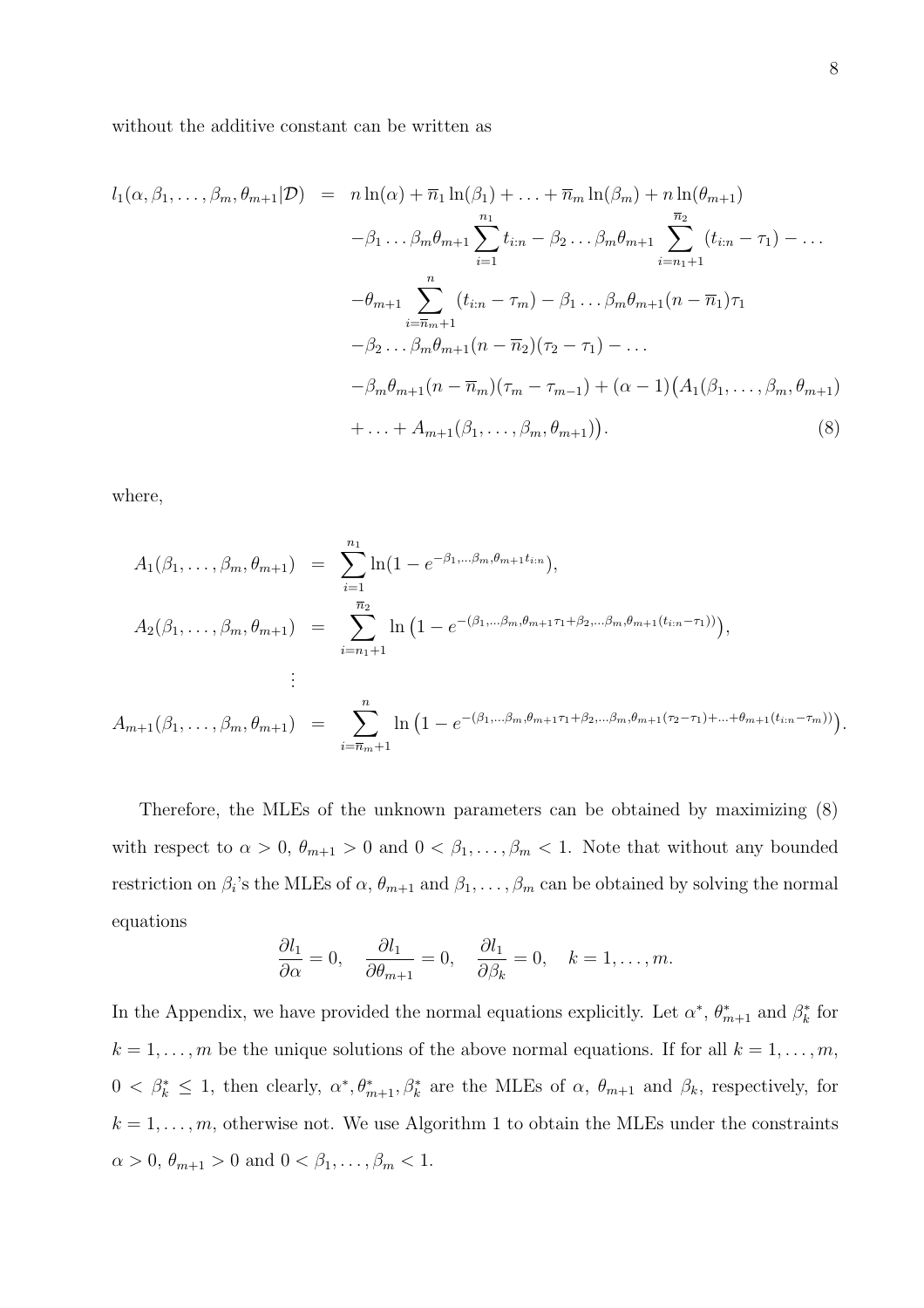#### Algorithm 1:

Step 1: For the given data set  $\mathcal{D}$ , obtain  $\alpha^*, \beta_1^*, \ldots, \beta_m^*, \theta_{m+1}$  and check whether  $\beta_k^* \leq 1$  for all  $k = 1, \ldots, m$  or not.

Step 2: If all  $\beta_k^* \leq 1$ , for  $k = 1, ..., m$ , then  $\alpha^*, \theta_{m+1}^*, \beta_k^*$  are the MLEs of  $\alpha, \theta_{m+1}$  and  $\beta_k$ , respectively, for  $k = 1, \ldots, m$ . The algorithm stops.

Step 3: If one or some of the  $\beta_k^* > 1$  then replace all of them by 1 in the log-likelihood (8) and obtain the normal equations for the remaining parameters and re-estimate them by solving those normal equations. Let us denote them also as  $\alpha^*, \beta_1^*, \ldots, \beta_m^*, \theta_{m+1}$ . Note that some of the  $\beta_k^*$ 's are 1.

Step 4: Go to Step 2.

Due to absence of the closed form expressions of the MLEs in this case, it is difficult to obtain exact confidence intervals (CIs) of the unknown parameters. Hence, we propose to use the confidence intervals based on the inverse of the observed Fisher information matrix. Therefore under the assumption of asymptotic normality of the MLEs and if  $0 < \hat{\beta}_i < 1$  $(i = 1, \ldots, m)$  then the  $100(1 - \gamma)\%$  asymptotic CIs of  $\alpha$ ,  $\beta_i$ 's and  $\theta_{m+1}$  are

$$
[\hat{\alpha} \pm z_{1-\frac{\gamma}{2}}\sqrt{V_{11}}], \quad [\hat{\beta}_i \pm z_{1-\frac{\gamma}{2}}\sqrt{V_{i+1i+1}}], \quad [\hat{\theta}_{m+1} \pm z_{1-\frac{\gamma}{2}}\sqrt{V_{m+2m+2}}],
$$

respectively, where  $V_{ij}$  is the  $(i, j)^{th}$ , for  $i, j = 1, \ldots, m + 2$ , element of the inverse of the observed Fisher information matrix and  $z_{1-\frac{\gamma}{2}}$  is the upper  $\left(1-\frac{\gamma}{2}\right)$  $\gamma$ 2 -th point of standard normal distribution. The elements of the observed Fisher information matrix for three-stress level are given in Appendix 7.2. Similarly, it can be easily obtained for more than three stress levels. Note that, the boundary points of the confidence interval of  $\beta_i$ 's may fall outside  $(0,1)$ and the lower bound of  $\alpha$  and  $\theta_{m+1}$  may be less than zero. In all those cases when lower bound is less than zero then it will be replaced by 0 and for  $\beta_i$ 's if the upper bound exceeds 1, then it will be replaced by 1. Now when  $\widehat{\beta}_i = 1$  then a left sided CI of  $\beta_i$  will be considered as  $[1 - z_{\gamma}\sqrt{V_{i+1}}; 1]$ . By using delta method it is quite straight forward to compute the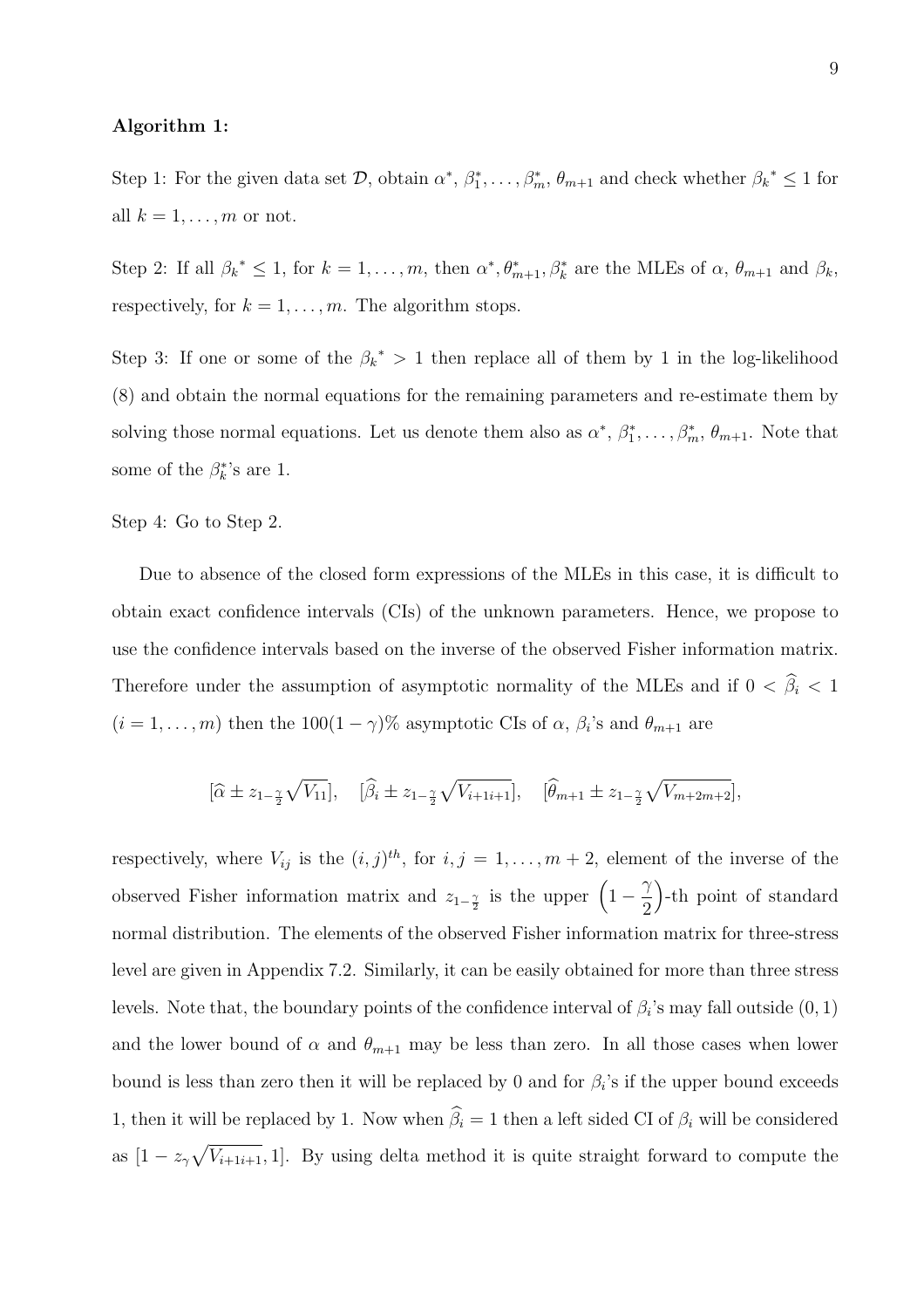confidence intervals of  $(\alpha, \theta_1, \ldots, \theta_{m+1})$ , the details are avoided.

# 4 Bayesian Inference

In this section we consider the Bayesian inference of the unknown parameters. We have made very general prior assumptions and obtained the Bayes estimates and the associated credible intervals. Although, we have mainly considered the squared error loss function, any other loss functions also can be easily incorporated. Before progressing further we would like to introduce the following notations which will be used in this section. A gamma random variable with the shape parameter  $\alpha > 0$  and scale parameter  $\lambda > 0$  has the PDF

$$
f_{GA}(x; \alpha, \lambda) = \frac{\lambda^{\alpha}}{\Gamma(\alpha)} x^{\alpha - 1} e^{-\lambda x}; \quad x > 0,
$$

and it will be denoted by  $GA(\alpha, \lambda)$ . A beta random variable with the parameters  $a > 0$  and  $b > 0$  has the PDF

$$
f_{BE}(x;a,b) = \frac{\Gamma(a+b)}{\Gamma(a)\Gamma(b)} x^{a-1} (1-x)^{b-1}; \quad 0 < x < 1,
$$

and it will be denoted by  $BE(a, b)$ . Similar to the frequentist method here also we have used the parameterization. Therefore, under order restriction we have  $\alpha > 0$ ,  $\theta_{m+1} > 0$  and  $0 < \beta_i < 1$ .

In case of prior selection we use the same notations, it should be clear from the context. It is assumed that  $\alpha$ ,  $\beta_i$ , and  $\theta_{m+1}$  have priors  $\pi_0(\cdot)$ ,  $\pi_i(\cdot)$   $(i = 1, ..., m)$  and  $\pi_{m+1}(\cdot)$ , respectively. For  $a_0 > 0, b_0 > 0, a_i > 0, b_i > 0, a_{m+1} > 0, b_{m+1} > 0$ , the priors for the order restricted case are

$$
\pi_0(\alpha; a_0, b_0) \sim \text{GA}(a_0, b_0),
$$
  

$$
\pi_i(\beta_i; a_i, b_i) \sim \text{BE}(a_i, b_i),
$$
  

$$
\pi_{m+1}(\theta_{m+1}; a_{m+1}, b_{m+1}) \sim \text{GA}(a_{m+1}, b_{m+1}).
$$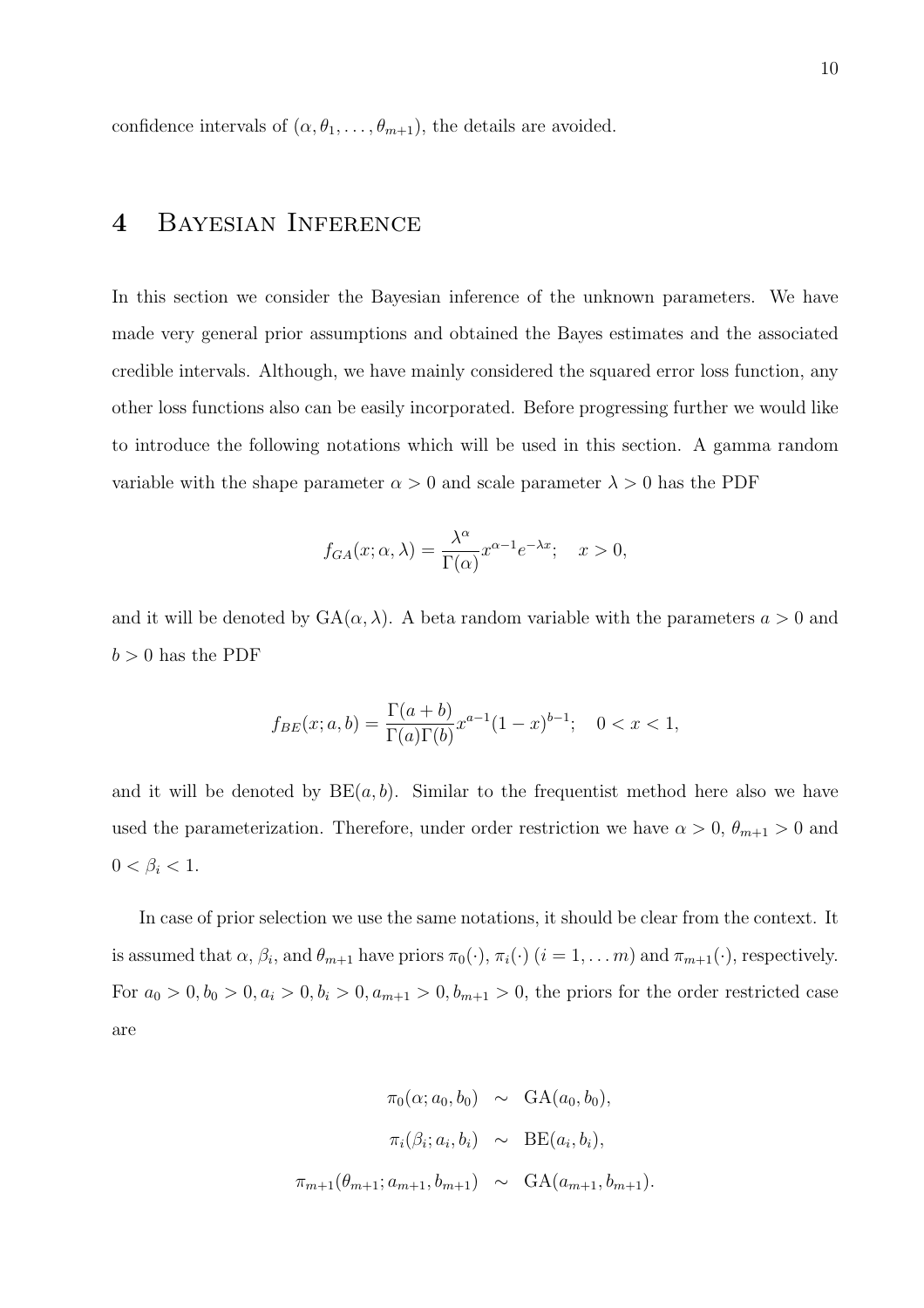#### 4.1 POSTERIOR ANALYSIS

Based on the data (4) and the prior assumptions mentioned as above, the posterior distribution of  $\alpha, \beta_1, \ldots, \beta_m$  and  $\theta_{m+1}$  is given by

$$
l_2(\beta_1, \ldots, \beta_m, \theta_{m+1}, \alpha | \mathcal{D}) \propto \prod_{i=1}^m \beta_i^{\overline{n}_i + a_i - 1} (1 - \beta_i)^{b_i - 1} \theta_{m+1}^{n + b_{m+1} - 1} e^{-h_1(\beta_1, \ldots, \beta_m) \theta_{m+1}}
$$
  

$$
\alpha^{n + b_0 - 1} e^{-h_2(\beta_1, \ldots, \beta_m, \theta_{m+1}) \alpha} \prod_{i=1}^{n_1} (1 - e^{-\beta_1, \ldots, \beta_m \theta_{m+1} t_{i:n}})^{-1} \times \prod_{i=n_1+1}^{\overline{n}_2} (1 - e^{-(\beta_1 \ldots \beta_m \theta_{m+1} \tau_1 + \beta_2 \ldots \beta_m \theta_{m+1} (t_{i:n} - \tau_1)})^{-1} \times \ldots \times \prod_{i=\overline{n}_m+1}^n (1 - e^{-(\beta_1 \ldots \beta_m \theta_{m+1} \tau_1 + \beta_2 \ldots \beta_m \theta_{m+1} (\tau_2 - \tau_1) + \ldots + \theta_{m+1} (t_{i:n} - \tau_m)))^{-1},
$$

where,

$$
h_1(\beta_1, ..., \beta_m) = a_{m+1} + \beta_1 ... \beta_m \sum_{i=1}^{n_1} t_i + \beta_2 ... \beta_m \sum_{i=n_1+1}^{\overline{n_2}} (t_i - \tau_1) + ... +
$$
  

$$
\sum_{i=\overline{n}_m+1}^n (t_{i:n} - \tau_m) + (n - \overline{n}_1)\beta_1 ... \beta_m \tau_1 + (n - \overline{n}_2)\beta_2 ... \beta_m (\tau_2 - \tau_1)
$$
  

$$
+ ... + (n - \overline{n}_m)\beta_m (\tau_m - \tau_{m-1}),
$$
  

$$
h_2(\beta_1, ..., \beta_m, \theta_{m+1}) = a_0 - A_1(\beta_1, ..., \beta_m, \theta_{m+1}) - ... - A_{m+1}(\beta_1, ..., \beta_m, \theta_{m+1}).
$$

The Bayes estimate of some function of  $\alpha$ ,  $\beta_1, \ldots, \beta_m$  and  $\theta_{m+1}$ , say  $g(\alpha, \beta_1, \ldots, \beta_m, \theta_{m+1})$ , under the squared error loss function is the posterior expectation of  $g(\alpha, \beta_1, \ldots, \beta_m, \theta_{m+1})$ and it is given by

$$
\widehat{g}_B(\alpha, \beta_1, \dots, \beta_m, \theta_{m+1})
$$
\n
$$
= E_{\beta, \theta_2, \alpha | Data} (g(\alpha, \beta_1, \dots, \beta_m, \theta_{m+1}))
$$
\n
$$
= \frac{\int_0^1 \dots \int_0^1 \int_0^\infty \int_0^\infty g(\alpha, \beta_1, \dots, \beta_m, \theta_{m+1}) l_2(\beta_1, \dots, \beta_m, \theta_{m+1}, \alpha | \mathcal{D}) d\alpha d\theta_{m+1} d\beta_1 \dots d\beta_m}{\int_0^1 \dots \int_0^1 \int_0^\infty \int_0^\infty l_2(\beta_1, \dots, \beta_m, \theta_{m+1}, \alpha | \mathcal{D}) d\alpha d\theta_{m+1} d\beta_1 \dots d\beta_m},
$$
\n(9)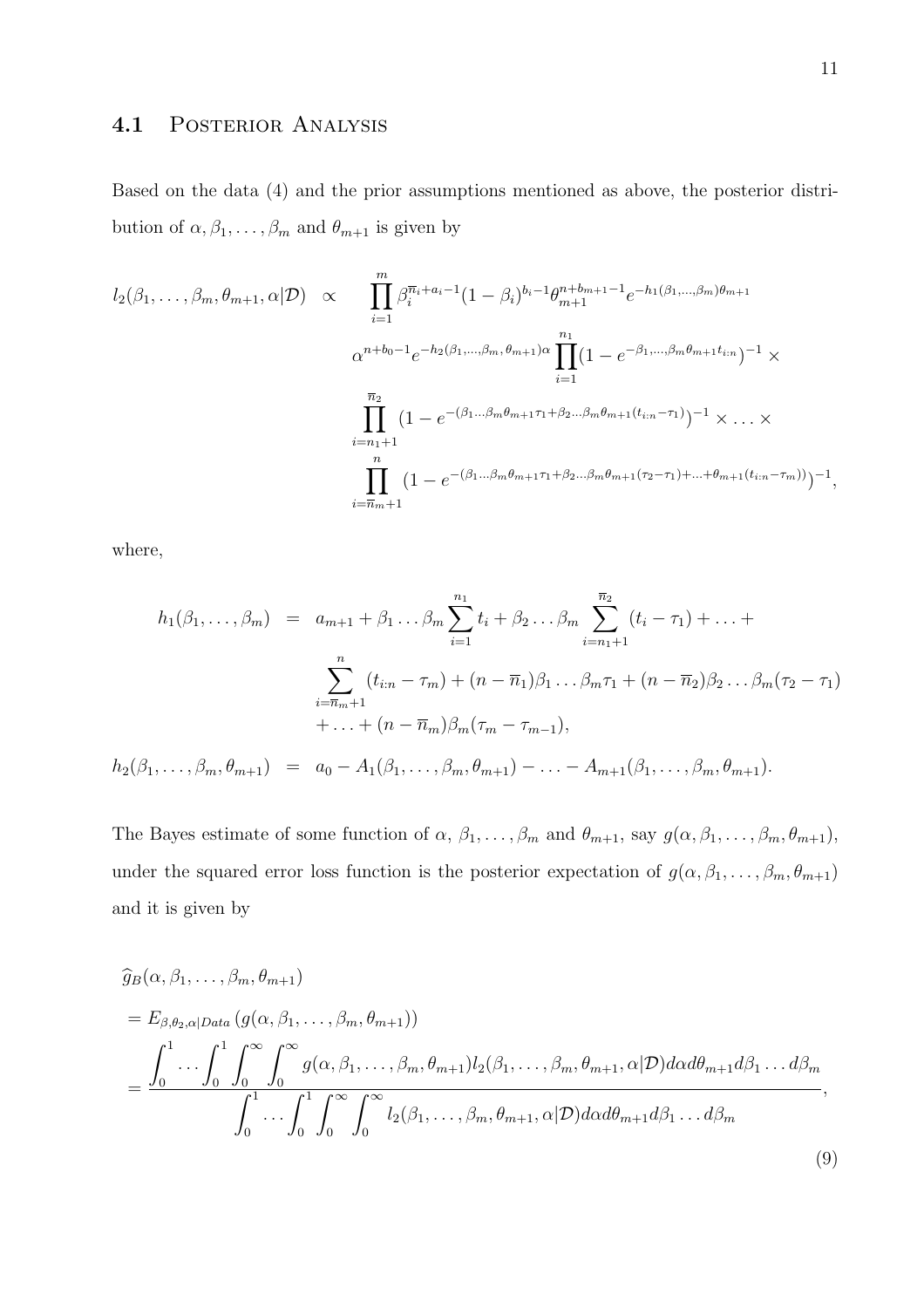provided the expectation exists. It is clear that (9) cannot be obtained in explicit form in general, hence, we propose to use importance sampling technique to compute the Bayes estimate and associated credible interval. Note that posterior density of  $(\beta_1, \ldots, \beta_m, \theta_{m+1}, \alpha)$ can be written as

$$
l_2(\beta_1,\ldots,\beta_m,\,\theta_{m+1},\,\alpha\,|\,\mathcal{D})\propto\quad h(\beta_1,\ldots,\beta_m,\,\theta_{m+1},\,\alpha)\prod_{i=1}^m l_i(\beta_i)l_{m+1}(\theta_{m+1}\,|\,\beta_1,\ldots,\beta_m)\times
$$

$$
l_0(\alpha\,|\,\theta_{m+1},\,\beta_1,\ldots,\beta_m),\tag{10}
$$

where

$$
h(\beta_1, \ldots, \beta_m, \theta_{m+1}, \alpha) = \prod_{i=1}^m \beta_i^{\overline{n}_i + a_i - 1} (1 - \beta_i)^{b_i - 1} \prod_{i=1}^{n_1} (1 - e^{-\beta_1, \ldots, \beta_m \theta_{m+1} t_{i:n}})^{-1} \times
$$
  

$$
\prod_{i=n_1+1}^{\overline{n}_2} (1 - e^{-(\beta_1 \ldots \beta_m \theta_{m+1} \tau_1 + \beta_2 \ldots \beta_m \theta_{m+1} (t_{i:n} - \tau_1)})^{-1} \times \ldots \times
$$
  

$$
\prod_{i=\overline{n}_m+1}^{\overline{n}_2} (1 - e^{-(\beta_1 \ldots \beta_m \theta_{m+1} \tau_1 + \beta_2 \ldots \beta_m \theta_{m+1} (t_{i:n} - \tau_1))})^{-1} \times \ldots \times
$$
  

$$
\prod_{i=\overline{n}_m+1}^{\overline{n}_2} (1 - e^{-(\beta_1 \ldots \beta_m \theta_{m+1} \tau_1 + \beta_2 \ldots \beta_m \theta_{m+1} (t_{i:n} - \tau_1))})^{-1} \times \ldots \times
$$
  

$$
h(\beta_i) = 1 \quad \text{for } 0 < \beta_i < 1, \quad i = 1, \ldots, m,
$$
  

$$
l_{m+1}(\theta_{m+1} | \beta_1, \ldots, \beta_m) = \frac{[h_1(\beta_1, \ldots, \beta_m)]^{n+b_{m+1}}}{\Gamma(n+b_{m+1})} \theta_{m+1}^{n+b_{m+1}-1} e^{-h_1(\beta_1, \ldots, \beta_m) \theta_{m+1}} \quad \text{for } \theta_{m+1} > 0,
$$
  

$$
l_0(\alpha | \theta_{m+1}, \beta_1, \ldots, \beta_m) = \frac{[h_2(\beta_1, \ldots, \beta_m, \theta_{m+1})]^{n+b_0}}{\Gamma(n+b_0)} \alpha^{n+b_0 - 1} e^{-h_2(\beta_1, \ldots, \beta_m, \theta_{m+1}) \alpha} \quad \text{for } \alpha > 0.
$$

Algorithm 2 can be used to compute Bayes estimate and the associated credible interval of  $g(\alpha, \beta_1, \ldots, \beta_m, \theta_{m+1}).$ 

#### Algorithm 2:

Step 1: Generate  $\beta_{i1}$   $(i = 1, \ldots, m)$  from Uniform $(0, 1), \theta_{m+11}$  from  $GA(n + b_{m+1}, h_1(\beta_{11}, \ldots, \beta_{m1}))$ and  $\alpha_1$  from  $GA(n + b_0, h_2(\beta_{11}, \ldots, \beta_{m1}, \theta_{m+11}))$  distribution.

Step 2: Repeat Step 1, N times to obtain  $(\beta_{11}, \ldots, \beta_{m1}, \theta_{m+11}, \alpha_1), \ldots, (\beta_{1N}, \ldots, \beta_{mN}, \theta_{m+1N}, \alpha_N)$ .

Step 3: Calculate  $g_i = g(\alpha_i, \beta_{1i}, \dots, \beta_{mi}, \theta_{m+1i})$  and  $w_i =$  $h(\beta_{1i},\ldots,\beta_{mi},\theta_{m+1i},\alpha_i)$  $\sum_{i=1}^N h(\beta_{1i},\ldots,\beta_{mi},\theta_{m+1i},\alpha_i)$ .

Step 4: The approximate value of (9) can be obtained as  $\sum_{i=1}^{N} w_i g_i$ .

Step 5: Rearrange  $(g_1, w_1), (g_2, w_2), \ldots, (g_N, w_N)$  as  $(g_{(1)}, w_{(1)}), (g_{(2)}, w_{(2)}), \ldots, (g_{(N)}, w_{(N)})$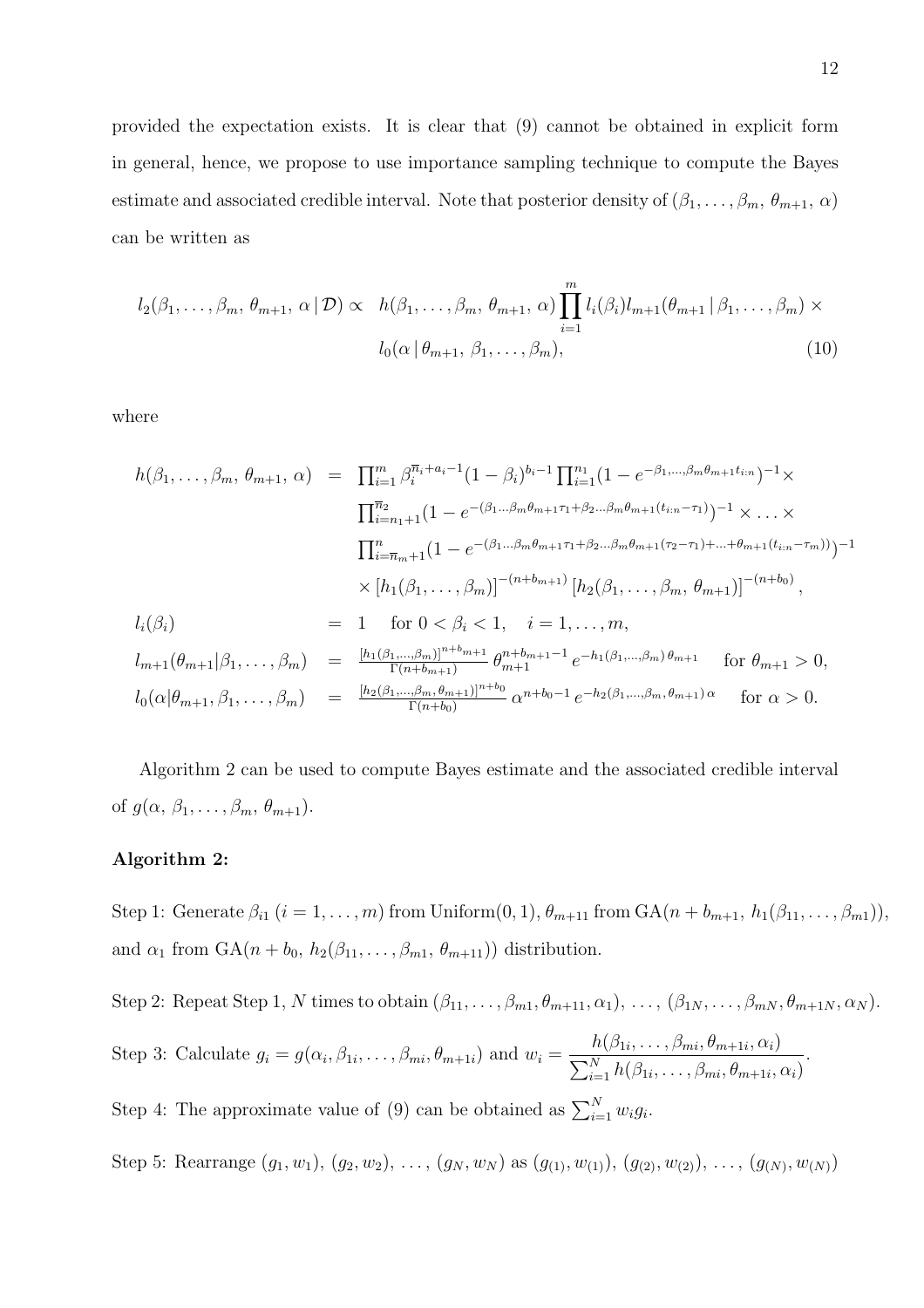where  $g_{(1)} \leq g_{(2)} \leq \ldots \leq g_{(N)}$ . Note that  $w_{(i)}$ 's are not ordered, they are just associated with  $g_{(i)}$ 's.

Step 6: A 100 $(1-\gamma)$ % credible interval for  $g(\alpha, \beta_1, \ldots, \beta_m, \theta_{m+1})$  can be obtain as  $(g_{j_1}, g_{j_2}),$ where  $j_1$  and  $j_2$  satisfy

$$
j_1, j_2 \in \{1, 2, ..., N\}, \quad j_1 < j_2, \quad \sum_{i=j_1}^{j_2} w_{(i)} \le 1 - \gamma < \sum_{i=j_1}^{j_2+1} w_{(i)}.
$$
 (11)

The 100 $(1 - \gamma)$ % HPD CRI of  $g(\alpha, \beta_1, \ldots, \beta_m, \theta_{m+1})$  becomes  $(g_{(j_1^*)}, g_{(j_2^*)})$ , where  $1 \leq j_1^*$  $j_2^* \leq N$  satisfy

$$
\sum_{i=j_1^*}^{j_2^*} w_{(i)} \le 1 - \gamma < \sum_{i=j_1^*}^{j_2^*+1} w_{(i)}, \quad \text{and} \quad g_{(j_2^*)} - g_{(j_1^*)} \le g_{(j_2)} - g_{(j_1)},
$$

for all  $j_1$  and  $j_2$  satisfying (11).

### 5 SIMULATION AND DATA ANALYSIS

#### 5.1 SIMULATION

Extensive simulation experiments have been performed to observe the performances of the different methods. In our simulation experiment we have considered three stress levels. We have mainly observed average biases and the associated MSEs for both the MLEs and Bayes estimators. We have also reported the percentages of cases when  $\theta_1 = \theta_2$  and  $\theta_2 = \theta_3$ . Different confidence and credible intervals are compared based on their average lengths and their coverage percentages. We have taken different sample sizes,  $n = 20, 30, 40,$  and 50, different  $(\tau_1, \tau_2)$  values,  $(\tau_1, \tau_2) = (4, 8)$ ,  $(6, 8)$  and  $(6, 10)$ , and different sets of parameters. The parameter values are  $\alpha = 0.8$  and 1.5, and  $\theta_1 = 0.1$ ,  $\theta_2 = 0.2$  and  $\theta_3 = 0.3$ . All the results are based on 1000 replications. In case of Bayes estimates we consider the following hyper parameters:  $a_0 = b_0 = a_3 = b_3 = 0.0001$  and  $a_1 = b_1 = a_2 = b_2 = 1$ , and  $N = 10,000$ . The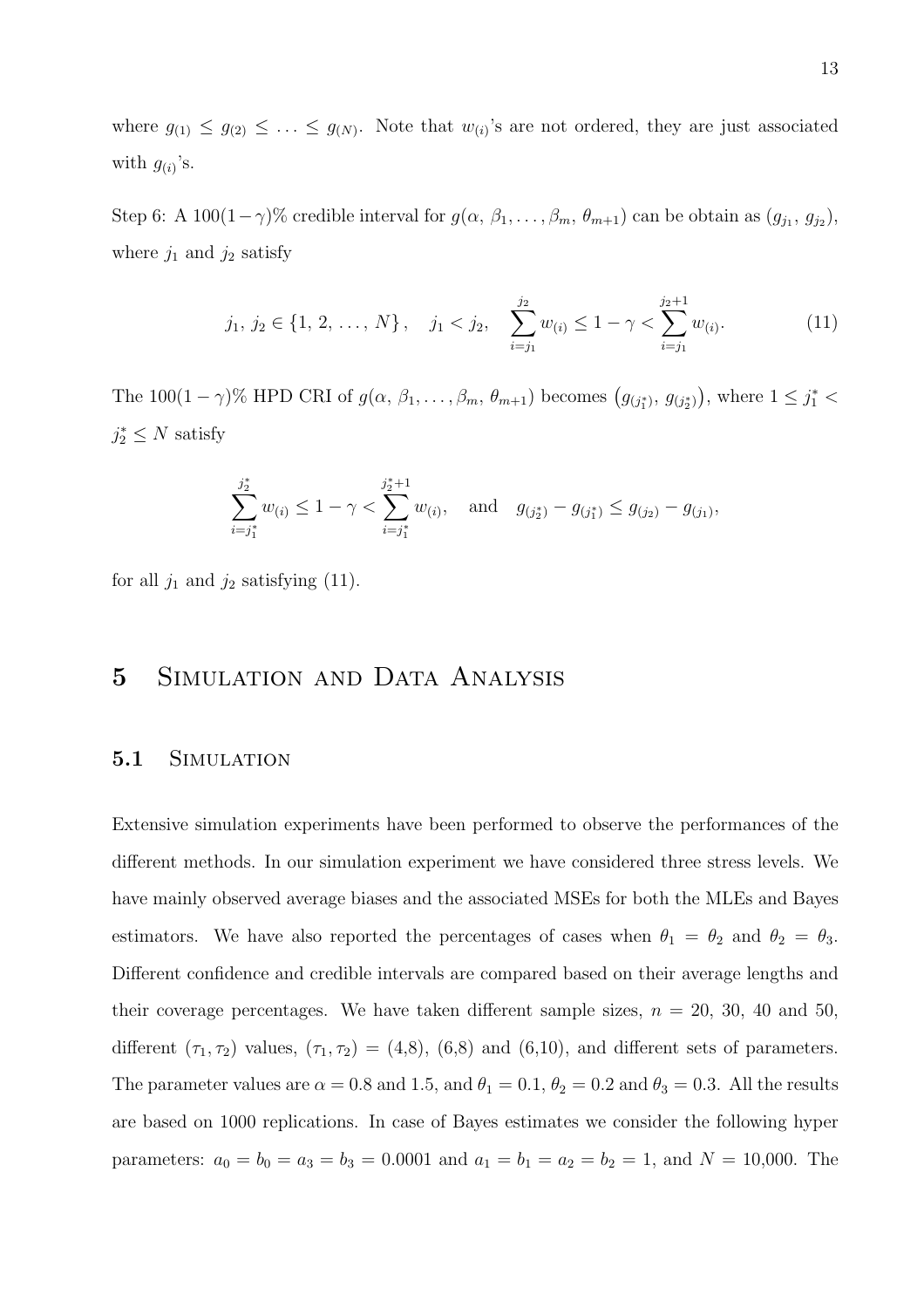above hyper parameters have been chosen so that they behave almost like non-informative priors.

In each case we have computed the average values of the MLEs and the associated MSEs based on 1000 replications. In each case we also compute the 95% confidence intervals of the unknown parameters based on the observed Fisher information matrix, and report the average lengths and the associated coverage percentages based on 1000 replications. In each case we also compute the Bayes estimates and report the average values of the Bayes estimates and the associated MSEs. Similarly 95% symmetric and HPD credible intervals of all the parameters are computed and we report their average lengths and the associated coverage percentages. All the results are reported in Tables 1 - 4.

Some of the points are very clear from these extensive simulation experiments. In all the cases for fixed  $\tau_1$  and  $\tau_2$  as n increases the average biases, MSEs, percentage of equality of scale parameters, average lengths of the confidence and credible intervals decrease. It verifies the consistency properties of the different estimators. Now comparing the performances of the MLEs (Table 1), it is clear that the performances of the order restricted MLEs are quite satisfactory. Similarly, observing the performances of the confidence intervals based on the MLEs it is clear that in all the cases the coverage percentages of the confidence intervals are very close to the nominal values.

Now from the Table 3 and Table 4 it is clear that the performances of the Bayes estimators based on non-informative priors are quite satisfactory. The 95% symmetric and HPD credible intervals perform quite well and in all the cases the coverage percentages are very close to the nominal level. Between symmetric and HPD credible intervals clearly HPD credible intervals provide shorter average lengths.

Now comparing the performances between the MLEs and the Bayes estimators, the average biases and the MSEs of the MLEs are significantly larger than those of the Bayes estimators in both the cases. Moreover, the average lengths of the confidence intervals are significantly larger than the average lengths of the corresponding credible intervals. Com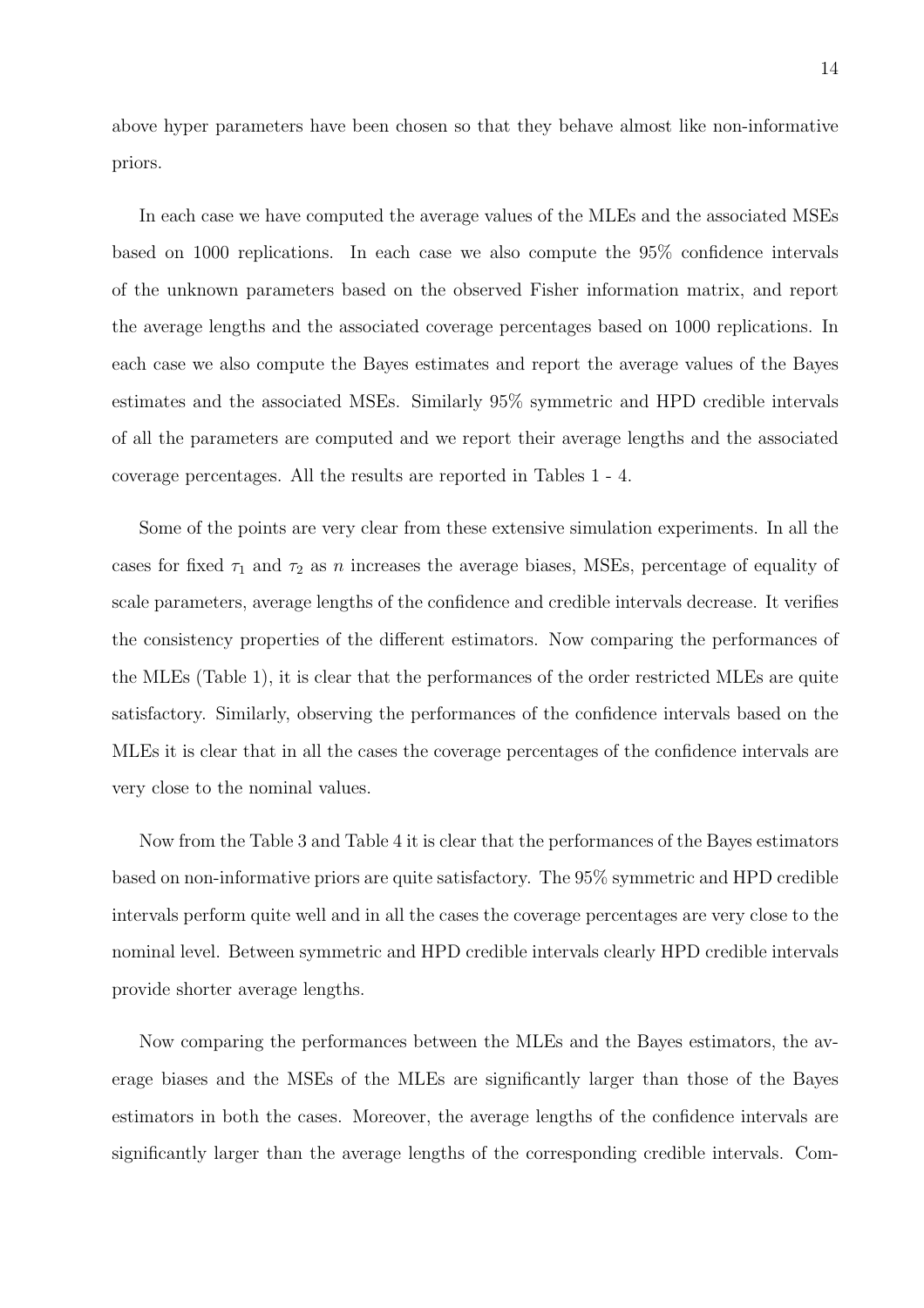paring all the points we recommend to use the Bayes estimators with order restricted noninformative priors for step-stress models.

It is observed that the asymptotic confidence intervals perform quite well even for small sample sizes. We have provided the quantile-quantile  $(q-q)$  plots of the MLEs to verify their normality assumptions. The q-q plots of the MLEs of unknown parameters for three stress levels are given from Figure (1) to Figure (4) for a particular choice of parameter values and for different n. It is observed as expected that as the sample size increases, the observed and the theoretical quantiles becomes closer for all the parameters. Even for small sample sizes the matches are quite well for most of the parameters.

**Table 1:** MLEs and MSEs of model parameters (Actual value of  $\theta_1 = 0.1 \ \theta_2 = 0.2$  and  $\theta_3 = 0.3$ ).

|          |             |          |          |        | $\alpha$ | $\theta_1$ |        |        | $\theta_2$ | $\theta_3$ |            |                                           | % of cases                                |
|----------|-------------|----------|----------|--------|----------|------------|--------|--------|------------|------------|------------|-------------------------------------------|-------------------------------------------|
| $\alpha$ | $\mathbf n$ | $\tau_1$ | $\tau_2$ | AE     | MSE      | AE         | MSE    | AE     | <b>MSE</b> | AE         | <b>MSE</b> | $\widehat{\theta}_1 = \widehat{\theta}_2$ | $\widehat{\theta}_2 = \widehat{\theta}_3$ |
|          | 20          | 4        | 8        | 0.8613 | 0.2472   | 0.1058     | 0.0157 | 0.2121 | 0.0183     | 0.4058     | 0.0895     | 0.40                                      | 22.00                                     |
|          | 20          | 6        | 8        | 0.9017 | 0.2898   | 0.1096     | 0.0122 | 0.2242 | 0.0201     | 0.3841     | 0.0594     | 0.60                                      | 26.80                                     |
|          | 20          | 6        | 10       | 0.8738 | 0.2198   | 0.1039     | 0.0078 | 0.2154 | 0.0117     | 0.4429     | 0.1463     | 0.80                                      | 27.00                                     |
|          | 30          | 4        | 8        | 0.8534 | 0.1095   | 0.1050     | 0.0043 | 0.2090 | 0.0060     | 0.3578     | 0.0287     | 0.10                                      | 19.60                                     |
| 0.8      | 30          | 6        | 8        | 0.8571 | 0.1095   | 0.1066     | 0.0036 | 0.2152 | 0.0090     | 0.3594     | 0.0272     | 0.20                                      | 21.40                                     |
|          | 30          | 6        | 10       | 0.8502 | 0.0996   | 0.1046     | 0.0045 | 0.2105 | 0.0082     | 0.3848     | 0.0650     | 0.20                                      | 19.80                                     |
|          | 40          | 4        | 8        | 0.8492 | 0.0738   | 0.1061     | 0.0023 | 0.2047 | 0.0036     | 0.3464     | 0.0189     | 0.10                                      | 16.10                                     |
|          | 40          | 6        | 8        | 0.8381 | 0.0572   | 0.1059     | 0.0023 | 0.2157 | 0.0059     | 0.3387     | 0.0150     | 0.20                                      | 17.80                                     |
|          | 40          | 6        | 10       | 0.8369 | 0.0746   | 0.1021     | 0.0032 | 0.2090 | 0.0055     | 0.3588     | 0.0367     | 0.20                                      | 16.60                                     |
|          | 50          | 4        | 8        | 0.8383 | 0.0594   | 0.1053     | 0.0049 | 0.2080 | 0.0057     | 0.3333     | 0.0163     | 0.00                                      | 14.80                                     |
|          | 50          | 6        | 8        | 0.8445 | 0.0575   | 0.1049     | 0.0020 | 0.2096 | 0.0049     | 0.3329     | 0.0105     | 0.00                                      | 15.50                                     |
|          | 50          | 6        | 10       | 0.8423 | 0.0438   | 0.1051     | 0.0013 | 0.2038 | 0.0030     | 0.3470     | 0.0224     | 0.00                                      | 13.50                                     |
|          | 20          | 4        | 8        | 1.4796 | 0.9012   | 0.0940     | 0.0057 | 0.1924 | 0.0079     | 0.3590     | 0.0381     | 0.00                                      | 22.80                                     |
|          | 20          | 6        | 8        | 1.5734 | 1.0332   | 0.0994     | 0.0046 | 0.1908 | 0.0112     | 0.3413     | 0.0206     | 0.00                                      | 28.90                                     |
|          | 20          | 6        | 10       | 1.5423 | 1.0018   | 0.0974     | 0.0044 | 0.1871 | 0.0076     | 0.3859     | 0.0451     | 0.00                                      | 26.10                                     |
|          | 30          | 4        | 8        | 1.5282 | 0.7621   | 0.0988     | 0.0048 | 0.1927 | 0.0055     | 0.3393     | 0.0153     | 0.00                                      | 20.20                                     |
| 1.5      | 30          | 6        | 8        | 1.5863 | 0.7830   | 0.1005     | 0.0034 | 0.1875 | 0.0071     | 0.3295     | 0.0117     | 0.00                                      | 20.70                                     |
|          | 30          | 6        | 10       | 1.5268 | 0.7421   | 0.0982     | 0.0032 | 0.1857 | 0.0054     | 0.3577     | 0.0216     | 0.00                                      | 18.30                                     |
|          | 40          | 4        | 8        | 1.5008 | 0.5866   | 0.0990     | 0.0041 | 0.1857 | 0.0039     | 0.3232     | 0.0091     | 0.00                                      | 14.40                                     |
|          | 40          | 6        | 8        | 1.5893 | 0.5658   | 0.1025     | 0.0026 | 0.1876 | 0.0052     | 0.3190     | 0.0067     | 0.00                                      | 18.50                                     |
|          | 40          | 6        | 10       | 1.5798 | 0.6273   | 0.1027     | 0.0028 | 0.1889 | 0.0038     | 0.3411     | 0.0137     | 0.00                                      | 17.30                                     |
|          | 50          | 4        | 8        | 1.5188 | 0.5773   | 0.1005     | 0.0039 | 0.1899 | 0.0034     | 0.3220     | 0.0073     | 0.00                                      | 11.70                                     |
|          | 50          | 6        | 8        | 1.5614 | 0.3964   | 0.1016     | 0.0021 | 0.1913 | 0.0042     | 0.3172     | 0.0056     | 0.00                                      | 13.90                                     |
|          | 50          | 6        | 10       | 1.5424 | 0.4479   | 0.1012     | 0.0023 | 0.1847 | 0.0029     | 0.3317     | 0.0091     | 0.00                                      | 13.90                                     |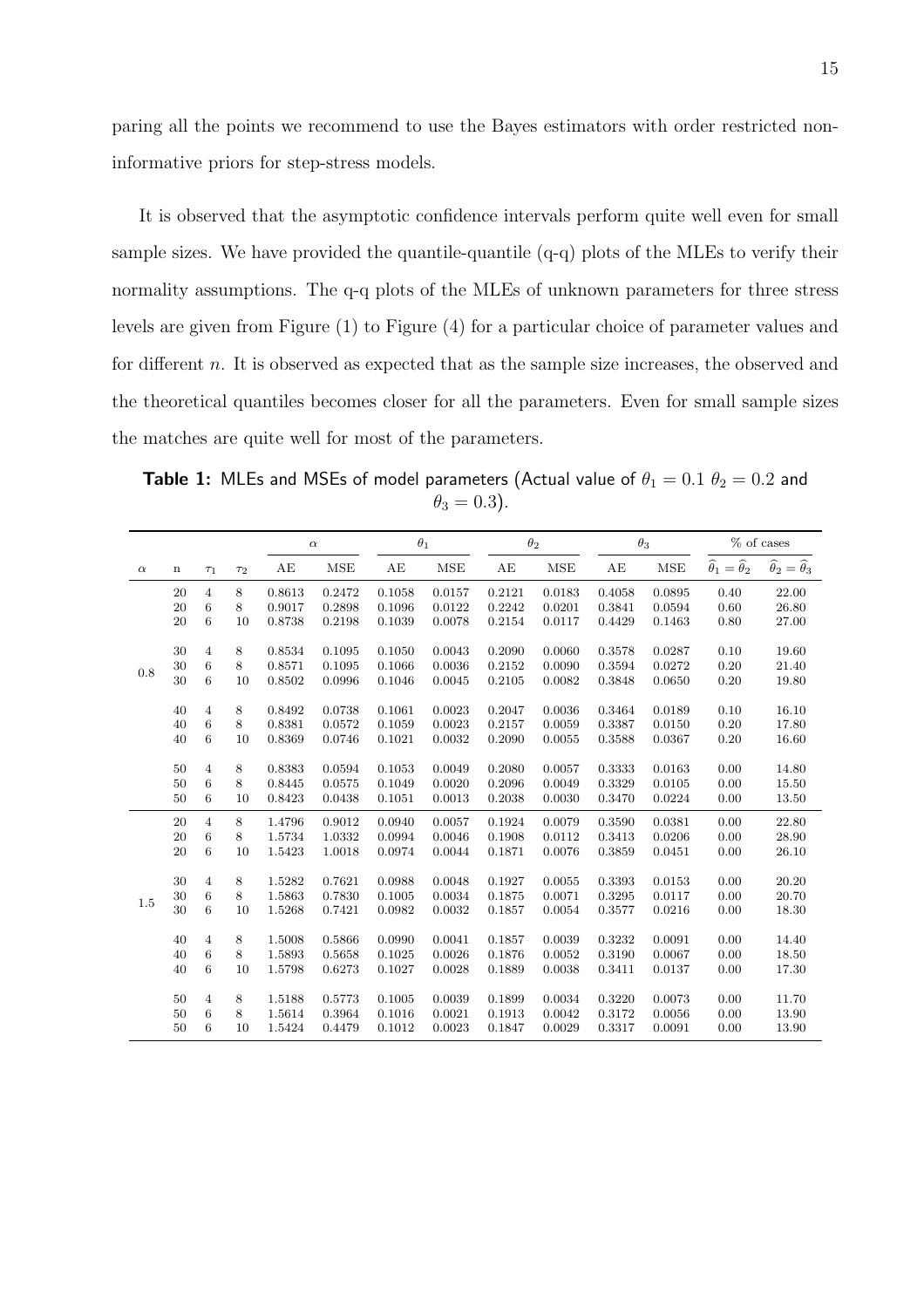

Figure 1: QQ Plots of  $\widehat{\theta}_1$  with parameter values  $\alpha = 1.5$ ,  $\theta_1 = 0.1$ ,  $\theta_2 = 0.2$ ,  $\theta_3 = 0.3$ , and for  $\tau_1 = 6, \ \tau_2 = 8.$ 



**Figure 2:** QQ Plots of  $\theta_2$  with parameter values  $\alpha = 1.5$ ,  $\theta_1 = 0.1$ ,  $\theta_2 = 0.2$ ,  $\theta_3 = 0.3$ , and for  $\tau_1 = 6, \ \tau_2 = 8.$ 

#### 5.2 DATA ANALYSIS

In this section we provide the analysis of a multiple step-stress data set obtained from Greven et al. [8]. A sample of 15 fishes were swum at initial flow rate 15 cm/sec. The time at which a fish could not maintain its position is recorded as the failure time. To ensure the early failure, the stress level was increased (flow rate by 5 cm/sec) at time 110, 130, 150 and 170. The observed failure time data is 91.00, 93.00, 94.00, 98.20, 115.81, 116.00, 116.50, 117.25, 126.75, 127.50, 154.33, 159.50, 164.00, 184.14, 188.33. Note that here we have five stress levels and number of failure at each stress level is 4, 6, 0, 3 and 2 respectively.

We assume that the above failure data follow GE distribution at each stress level with same shape parameter but different scale parameter. We have subtracted 80 for each data points and then analyze the data. Under the above model assumptions the MLEs of  $\alpha = 1.6117$ ,  $\theta_1 = 0.0206$ ,  $\theta_2 = 0.0268$ ,  $\theta_3 = 0.0268$ ,  $\theta_4 = 0.0462$  and  $\theta_5 = 0.0626$ . Asymptotic CIs of model parameters are given in Table 5. Next to check the performance of the fitted model we calculate the Kolmogorov-Smirnov (KS) distance between the empirical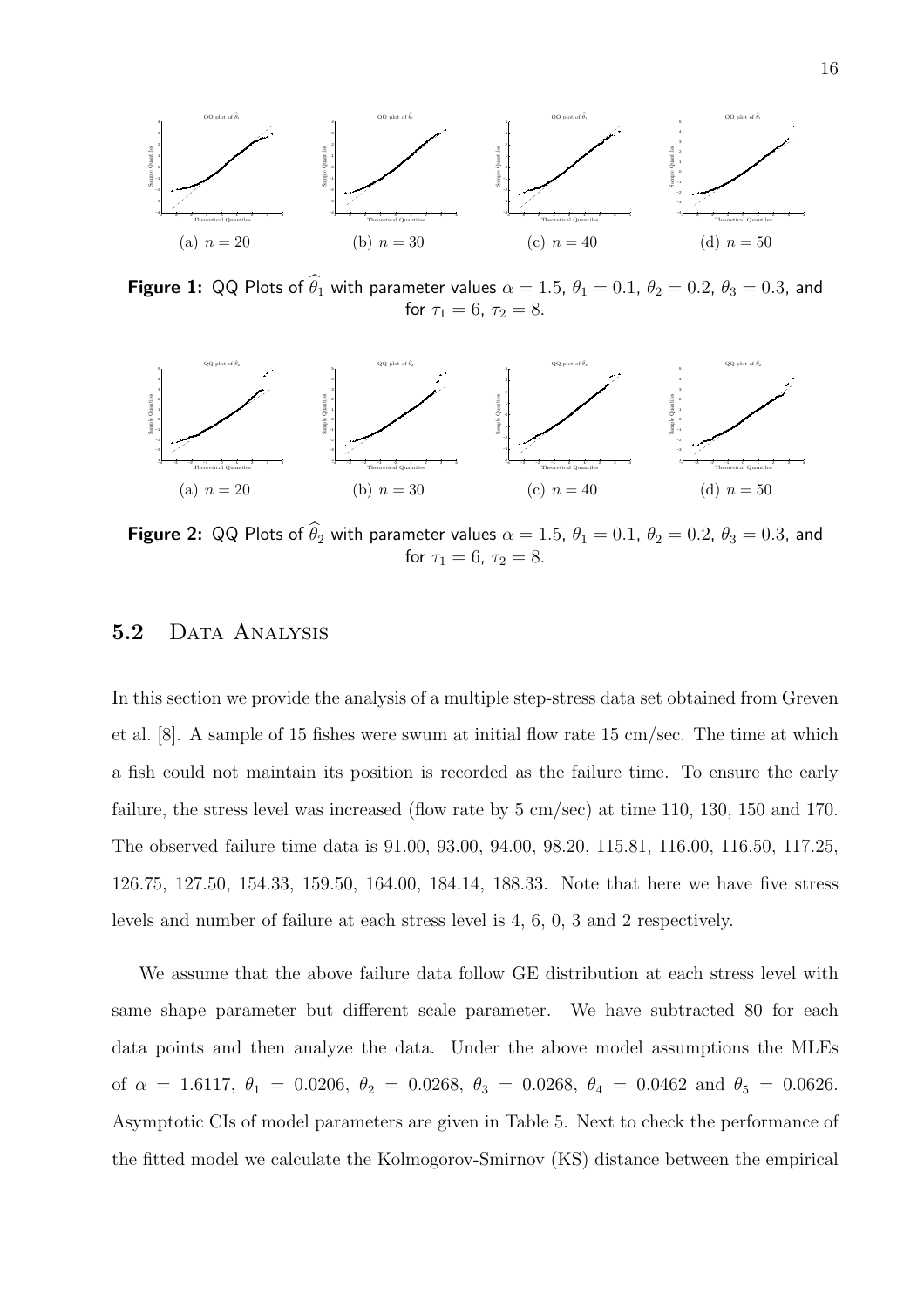

Figure 3: QQ Plots of  $\widehat{\theta}_3$  with parameter values  $\alpha = 1.5$ ,  $\theta_1 = 0.1$ ,  $\theta_2 = 0.2$ ,  $\theta_3 = 0.3$ , and for  $\tau_1 = 6, \ \tau_2 = 8.$ 



Figure 4: QQ Plots of  $\widehat{\alpha}$  with parameter values  $\alpha = 1.5$ ,  $\theta_1 = 0.1$ ,  $\theta_2 = 0.2$ ,  $\theta_3 = 0.3$ , and for  $\tau_1 = 6, \tau_2 = 8$ .

distribution function (EDF) and the fitted distribution function (FDF) and also obtain the associate p-value. The KS distance and the associated p-value based on MLEs are  $0.1513$ and 0.8331 respectively which indicates very good fit of the given data. It may be mentioned that since there is no failure in one stress level, the MLEs of all the parameters do not exist without the order restriction.

Next we want to test whether there exists any linear trend on  $\theta_i$ 's or not, i.e., we want to test  $H_0: \theta_i = a + ib$   $(i = 1, 2, 3, 4)$ , where a and b are constant. We have performed the likelihood ratio test for testing  $H_0$  against there is no linear trend. The maximum likelihood estimates of a and b under  $H_0$  are 0.0055 and 0.0120, respectively. Subsequently, under  $H_0$ the MLEs of  $\alpha$ ,  $\theta_1$ ,  $\theta_2$ ,  $\theta_3$  and  $\theta_4$  are 1.4686, 0.0175, 0.0295, 0.0415 and 0.0535, respectively. The likelihood ratio test statistics is  $\Lambda = 0.9083$  and hence  $-2 \log(\Lambda) = 0.1923$  with p-value  $= 0.09$ . Hence, based on the likelihood ratio test with 10% level of significance we reject  $H_0$ .

We have also obtained the order restricted Bayes estimates of the model parameters based on the same data. Order restricted Bayes estimates of  $\alpha = 1.1229$ ,  $\theta_1 = 0.0120$ ,  $\theta_2 = 0.0202$ ,  $\theta_3 = 0.0255, \ \theta_4 = 0.0427 \ \text{and} \ \theta_5 = 0.0736. \ \ 90\%, \ 95\% \ \text{and} \ 99\% \ \text{symmetric and HPD CRIs}$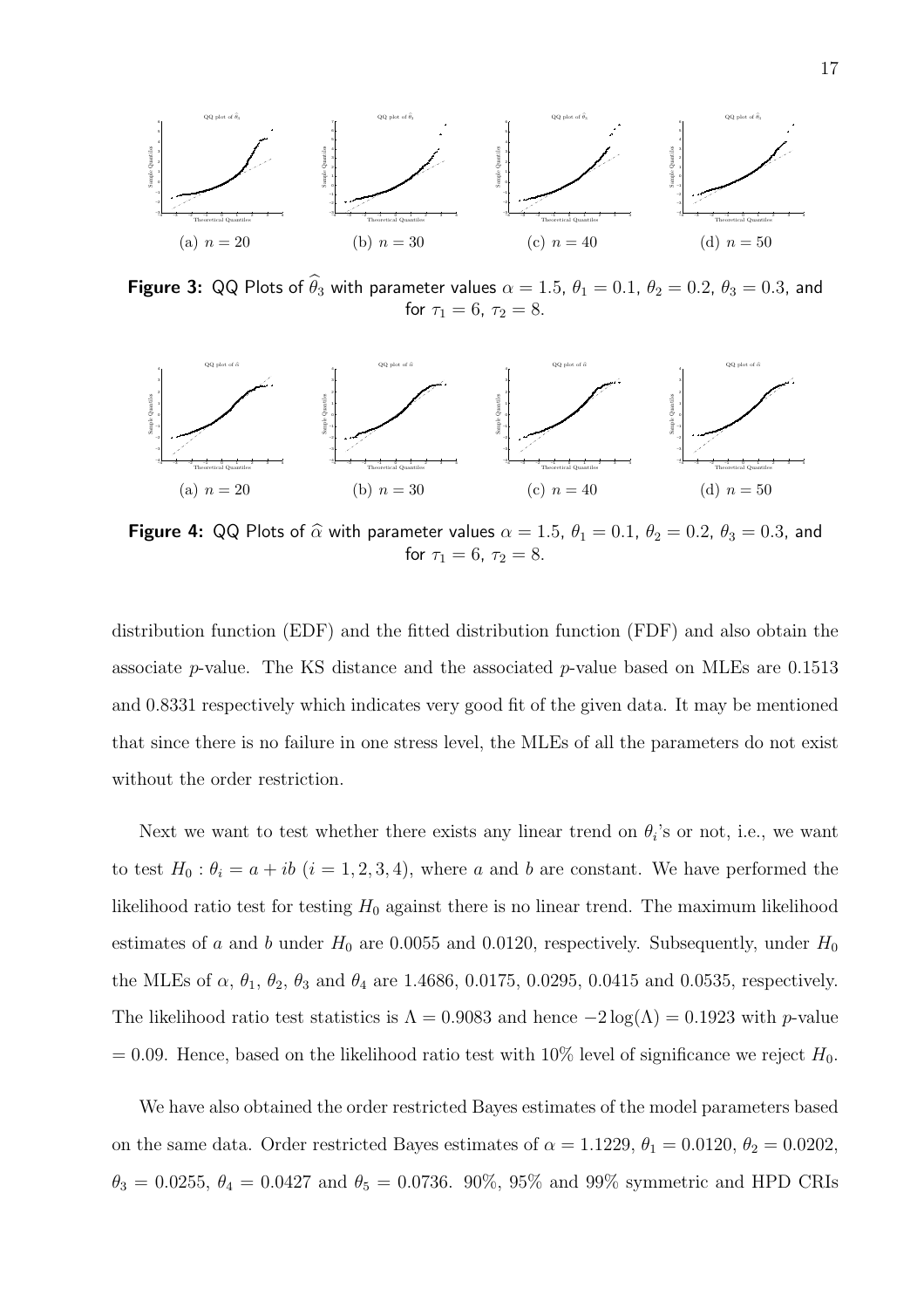|          |             |                |          | $\alpha$ |       | $\theta_1$ |       | $\theta_2$ |       | $\theta_3$ |       |  |
|----------|-------------|----------------|----------|----------|-------|------------|-------|------------|-------|------------|-------|--|
| $\alpha$ | $\mathbf n$ | $\tau_1$       | $\tau_2$ | AL       | CP    | AL         | CP    | AL         | CP    | AL         | CP    |  |
|          | 20          | $\overline{4}$ | 8        | 1.4390   | 95.60 | 0.2796     | 93.70 | 0.3978     | 96.50 | 0.8031     | 97.40 |  |
|          | 20          | 6              | 8        | 1.3754   | 96.00 | 0.2304     | 95.50 | 0.5566     | 99.00 | 0.6949     | 98.20 |  |
|          | 20          | 6              | 10       | 1.3263   | 97.20 | 0.2237     | 94.60 | 0.4518     | 98.70 | 0.9625     | 97.80 |  |
|          | 30          | $\overline{4}$ | 8        | 1.1517   | 97.00 | 0.2294     | 95.50 | 0.3167     | 97.40 | 0.5494     | 98.30 |  |
| 0.8      | 30          | 6              | 8        | 1.0280   | 95.60 | 0.1846     | 93.20 | 0.4577     | 98.50 | 0.5092     | 97.40 |  |
|          | 30          | 6              | 10       | 1.0057   | 97.60 | 0.1821     | 96.10 | 0.3396     | 97.30 | 0.7060     | 96.80 |  |
|          | 40          | $\overline{4}$ | 8        | 0.9729   | 95.60 | 0.1984     | 93.60 | 0.2639     | 97.50 | 0.4498     | 96.70 |  |
|          | 40          | 6              | 8        | 0.8521   | 97.00 | 0.1591     | 95.90 | 0.3823     | 98.20 | 0.4032     | 96.30 |  |
|          | 40          | 6              | 10       | 0.8572   | 94.40 | 0.1561     | 94.10 | 0.2921     | 97.70 | 0.5294     | 96.60 |  |
|          | 50          | $\overline{4}$ | 8        | 0.8362   | 96.80 | 0.1754     | 94.70 | 0.2344     | 97.60 | 0.3793     | 95.80 |  |
|          | 50          | 6              | 8        | 0.7702   | 94.70 | 0.1420     | 95.20 | 0.3357     | 98.10 | 0.3445     | 97.30 |  |
|          | 50          | 6              | 10       | 0.7635   | 96.40 | 0.1419     | 95.90 | 0.2536     | 97.40 | 0.4306     | 96.00 |  |
|          | 20          | $\overline{4}$ | 8        | 4.6408   | 92.10 | 0.4204     | 89.00 | 0.3514     | 93.60 | 0.5195     | 92.90 |  |
|          | 20          | 6              | 8        | 3.8845   | 94.70 | 0.2836     | 92.60 | 0.4006     | 94.80 | 0.4907     | 97.00 |  |
|          | 20          | 6              | 10       | 3.9667   | 93.40 | 0.2891     | 90.90 | 0.3168     | 94.20 | 0.6060     | 93.40 |  |
|          | 30          | $\overline{4}$ | 8        | 4.3262   | 93.00 | 0.3923     | 90.80 | 0.2982     | 94.60 | 0.4194     | 92.90 |  |
| 1.5      | 30          | 6              | 8        | 3.2175   | 93.60 | 0.2376     | 92.70 | 0.3272     | 94.60 | 0.3939     | 94.70 |  |
|          | 30          | 6              | 10       | 2.9732   | 92.40 | 0.2310     | 92.10 | 0.2500     | 94.70 | 0.4837     | 94.50 |  |
|          | 40          | $\overline{4}$ | 8        | 3.3848   | 91.40 | 0.3241     | 90.80 | 0.2479     | 94.60 | 0.3456     | 94.40 |  |
|          | 40          | 6              | 8        | 2.6100   | 93.80 | 0.2021     | 92.50 | 0.2743     | 95.20 | 0.3273     | 96.30 |  |
|          | 40          | 6              | 10       | 2.7526   | 95.20 | 0.2134     | 94.90 | 0.2172     | 96.10 | 0.4179     | 94.60 |  |
|          | 50          | $\overline{4}$ | 8        | 3.6045   | 92.30 | 0.3453     | 91.90 | 0.2544     | 93.30 | 0.3837     | 93.60 |  |
|          | 50          | 6              | 8        | 2.2091   | 94.50 | 0.1779     | 93.50 | 0.2446     | 96.20 | 0.2873     | 96.30 |  |
|          | 50          | 6              | 10       | 2.2728   | 93.80 | 0.1841     | 94.20 | 0.1905     | 94.50 | 0.3587     | 95.40 |  |

Table 2: 95% asymptotic confidence interval of model parameters (Actual value of  $\theta_1 = 0.1 \ \theta_2 = 0.2$  and  $\theta_3 = 0.3$ ).

are given in Table 6. The KS distance and the associated p-value between the EDF and the FDF based on the Bayes estimates are 0.1971 and 0.5404, respectively. Comparing the KS distance and associated p-values it can be said that MLEs fit the data better than the Bayes estimates though both the methods fit the data quite well.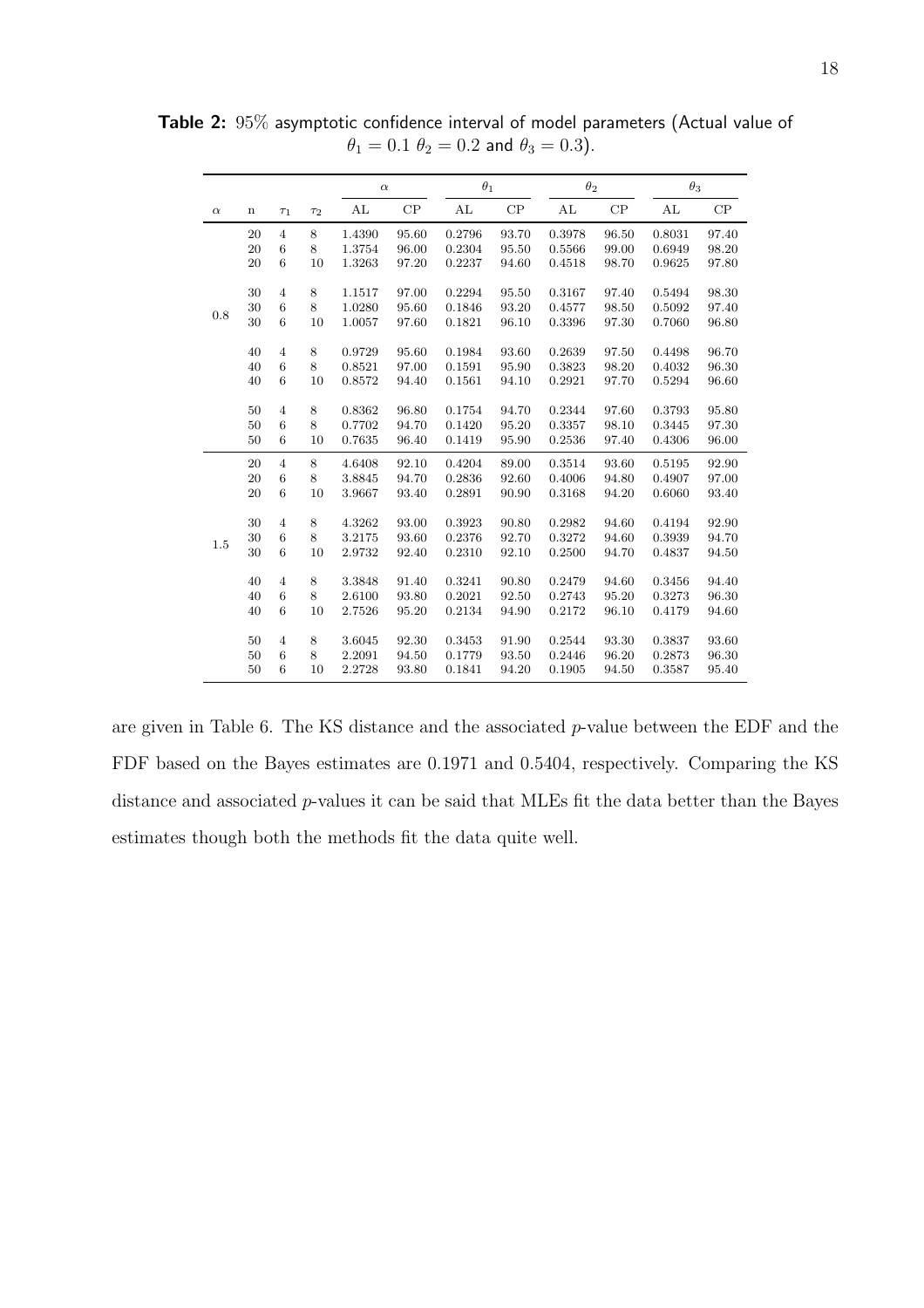|          |             |                |          | $\alpha$ |        |        | $\theta_1$ | $\theta_2$ |        |        | $\theta_3$ |
|----------|-------------|----------------|----------|----------|--------|--------|------------|------------|--------|--------|------------|
| $\alpha$ | $\mathbf n$ | $\tau_1$       | $\tau_2$ | AE       | MSE    | AE     | MSE        | AE         | MSE    | AE     | MSE        |
|          | 20          | $\overline{4}$ | 8        | 0.8808   | 0.1182 | 0.1089 | 0.0023     | 0.2020     | 0.0055 | 0.4208 | 0.1692     |
|          | 20          | $\,6$          | 8        | 0.8879   | 0.1263 | 0.1079 | 0.0021     | 0.2019     | 0.0063 | 0.3812 | 0.0522     |
|          | 20          | 6              | 10       | 0.8844   | 0.0985 | 0.1084 | 0.0018     | 0.2046     | 0.0053 | 0.4276 | 0.1478     |
|          | 30          | $\overline{4}$ | 8        | 0.8650   | 0.0666 | 0.1098 | 0.0018     | 0.2021     | 0.0035 | 0.3607 | 0.0242     |
| 0.8      | 30          | 6              | 8        | 0.8876   | 0.0762 | 0.1095 | 0.0016     | 0.1991     | 0.0034 | 0.3446 | 0.0157     |
|          | 30          | $\,6$          | 10       | 0.8604   | 0.0652 | 0.1081 | 0.0013     | 0.2010     | 0.0034 | 0.3856 | 0.0405     |
|          | 40          | $\overline{4}$ | 8        | 0.8488   | 0.0509 | 0.1085 | 0.0015     | 0.1990     | 0.0025 | 0.3466 | 0.0196     |
|          | 40          | 6              | 8        | 0.8508   | 0.0485 | 0.1061 | 0.0011     | 0.1948     | 0.0027 | 0.3276 | 0.0101     |
|          | 40          | 6              | 10       | 0.8547   | 0.0495 | 0.1070 | 0.0011     | 0.1971     | 0.0026 | 0.3479 | 0.0153     |
|          | 50          | $\overline{4}$ | 8        | 0.8590   | 0.0426 | 0.1094 | 0.0013     | 0.1973     | 0.0019 | 0.3352 | 0.0108     |
|          | 50          | $\,6$          | 8        | 0.8441   | 0.0384 | 0.1067 | 0.0010     | 0.1931     | 0.0022 | 0.3225 | 0.0065     |
|          | 50          | 6              | 10       | 0.8324   | 0.0333 | 0.1060 | 0.0010     | 0.1945     | 0.0021 | 0.3432 | 0.0139     |
|          | 20          | $\overline{4}$ | 8        | 1.5955   | 0.3221 | 0.0991 | 0.0014     | 0.1879     | 0.0033 | 0.3357 | 0.0146     |
|          | 20          | $\,6$          | 8        | 1.5961   | 0.3889 | 0.0979 | 0.0015     | 0.1850     | 0.0042 | 0.3303 | 0.0120     |
|          | 20          | 6              | 10       | 1.6158   | 0.3931 | 0.0998 | 0.0016     | 0.1895     | 0.0036 | 0.3548 | 0.0265     |
|          | 30          | $\overline{4}$ | 8        | 1.5340   | 0.2026 | 0.0968 | 0.0012     | 0.1855     | 0.0024 | 0.3183 | 0.0079     |
| 1.5      | 30          | 6              | 8        | 1.5566   | 0.2387 | 0.0973 | 0.0012     | 0.1835     | 0.0027 | 0.3168 | 0.0072     |
|          | 30          | 6              | 10       | 1.5726   | 0.2289 | 0.0995 | 0.0011     | 0.1899     | 0.0025 | 0.3334 | 0.0115     |
|          | 40          | $\overline{4}$ | 8        | 1.4953   | 0.1458 | 0.0975 | 0.0012     | 0.1862     | 0.0018 | 0.3140 | 0.0058     |
|          | 40          | $\,6$          | 8        | 1.5188   | 0.1521 | 0.0974 | 0.0010     | 0.1863     | 0.0023 | 0.3120 | 0.0049     |
|          | 40          | $\,6$          | 10       | 1.5400   | 0.1538 | 0.1000 | 0.0009     | 0.1884     | 0.0017 | 0.3181 | 0.0066     |
|          | 50          | $\overline{4}$ | 8        | 1.4847   | 0.1103 | 0.0957 | 0.0010     | 0.1868     | 0.0015 | 0.3093 | 0.0041     |
|          | 50          | 6              | 8        | 1.5093   | 0.1209 | 0.0973 | 0.0008     | 0.1843     | 0.0020 | 0.3054 | 0.0034     |
|          | 50          | 6              | 10       | 1.5010   | 0.1232 | 0.0978 | 0.0008     | 0.1886     | 0.0016 | 0.3105 | 0.0046     |

**Table 3:** Bayes estimates and MSEs of model parameters (Actual value of  $\theta_1=0.1$  $\theta_2 = 0.2$  and  $\theta_3 = 0.3$ ).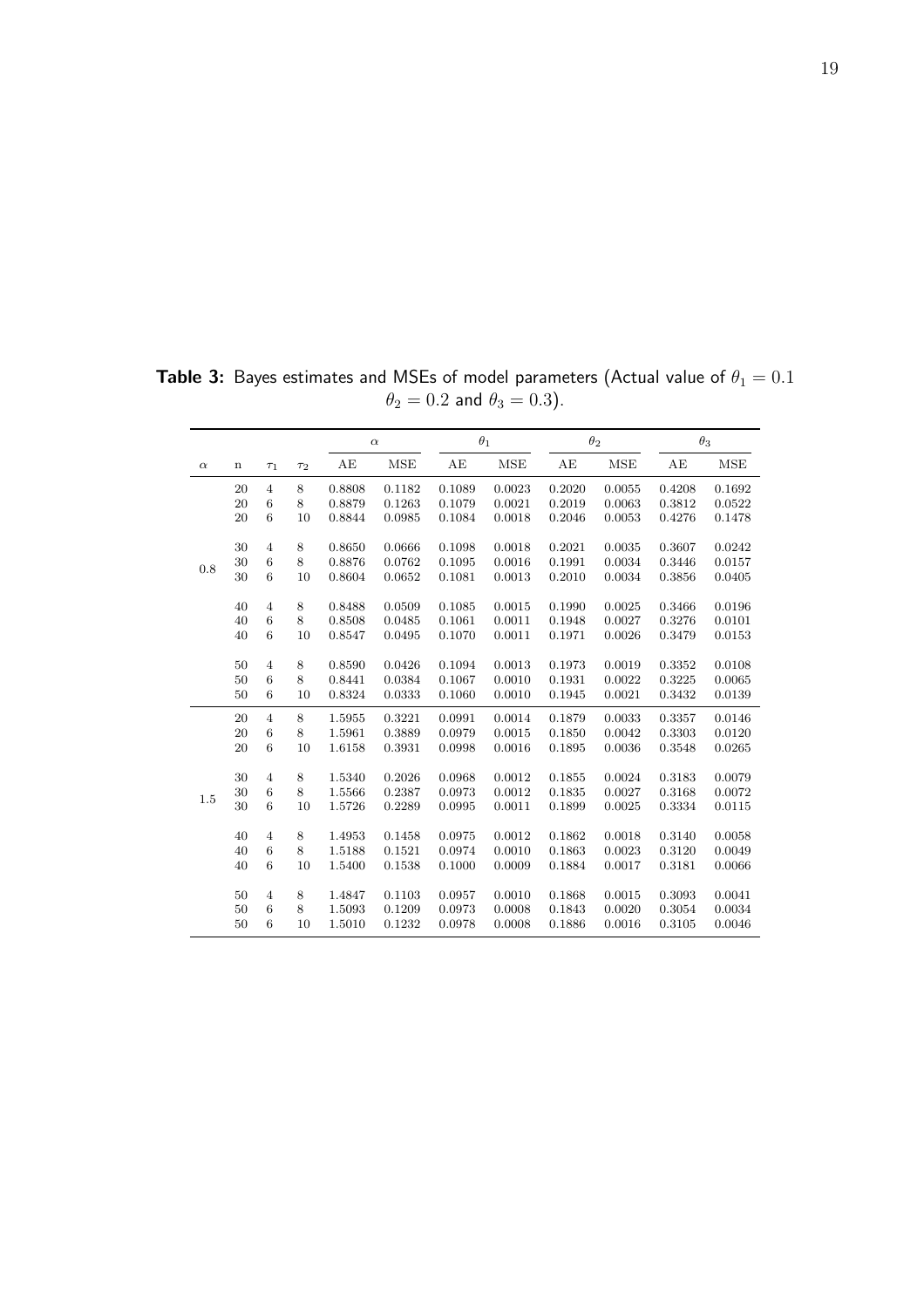|            |          |              |                           |               | $\alpha$         |                | $\theta_1$       |                | $\theta_2$       |                | $\theta_3$           |                |
|------------|----------|--------------|---------------------------|---------------|------------------|----------------|------------------|----------------|------------------|----------------|----------------------|----------------|
| CRI        | $\alpha$ | $\bf n$      | $\tau_1$                  | $\tau_2$      | AL               | CP             | AL               | $\cal CP$      | AL               | $\cal CP$      | AL                   | $\cal CP$      |
|            |          | 20           | 4                         | 8             | 1.2218           | 96.30          | 0.2025           | 97.50          | 0.2750           | 95.50          | 0.7279               | 94.80          |
|            |          | 20           | 6                         | 8             | 1.1908           | 95.20          | 0.1808           | 96.50          | 0.3109           | 96.20          | 0.5672               | 94.90          |
|            |          | 20           | 6                         | 10            | 1.1721           | 96.90          | 0.1790           | 97.90          | 0.2875           | 96.40          | 0.8255               | 96.50          |
|            |          | 30           | $\overline{4}$            | 8             | 0.9853           | 97.20          | 0.1758           | 97.40          | 0.2257           | 94.90          | 0.4618               | 95.00          |
|            |          | $30\,$       | 6                         | $\,8\,$       | 0.9735           | 96.40          | 0.1549           | 95.90          | 0.2568           | 97.30          | 0.4034               | 95.20          |
|            |          | 30           | 6                         | 10            | 0.9285           | 96.80          | 0.1518           | 97.40          | 0.2355           | 96.10          | 0.5617               | 95.60          |
|            | 0.8      | 40           | $\overline{4}$            | 8             | 0.8313           | 97.20          | 0.1557           | 97.10          | 0.1952           | 95.30          | 0.3851               | 95.40          |
|            |          | 40           | 6                         | $\,8\,$       | 0.7987           | 95.80          | 0.1340           | 96.40          | 0.2246           | 97.10          | 0.3327               | 95.70          |
|            |          | 40           | 6                         | 10            | 0.7946           | 95.80          | 0.1325           | 96.60          | 0.2028           | 95.40          | 0.4188               | 97.30          |
|            |          |              |                           |               |                  |                |                  |                |                  |                |                      |                |
|            |          | 50           | $\overline{4}$            | $\,8\,$       | 0.7598           | 96.40          | 0.1440           | 96.50          | 0.1744           | 95.80          | 0.3273               | 94.90          |
|            |          | 50           | 6                         | 8             | 0.7043           | 95.60          | 0.1217           | 96.50          | 0.2050           | 97.50          | 0.2940               | 95.80          |
| Symmetric  |          | 50           | 6                         | 10            | 0.6874           | 94.70          | 0.1200           | 96.20          | 0.1826           | 95.50          | 0.3730               | 95.50          |
|            |          | 20           | $\overline{4}$            | $\,8\,$       | 2.5522           | 98.30          | 0.1904           | 99.50          | 0.2371           | 96.90          | 0.4059               | 96.30          |
|            |          | 20           | 6                         | $\,8\,$       | 2.4501           | 97.20          | 0.1655           | 97.90          | 0.2603           | 96.50          | 0.3716               | 95.00          |
|            |          | 20           | 6                         | 10            | 2.4797           | 96.50          | 0.1655           | 97.60          | 0.2321           | 95.30          | 0.4660               | 94.50          |
|            |          | $30\,$       | $\overline{4}$            | $\,8\,$       | 1.9812           | 98.10          | 0.1621           | 98.40          | 0.1916           | 95.60          | 0.3087               | 94.60          |
|            |          | 30           | 6                         | 8             | 1.9398           | 96.80          | 0.1393           | 96.90          | 0.2161           | 96.50          | 0.2886               | 94.40          |
|            |          | 30           | 6                         | 10            | 1.9407           | 97.20          | 0.1388           | 97.20          | 0.1915           | 95.00          | 0.3536               | 95.60          |
|            | 1.5      | 40           | $\overline{4}$            | 8             | 1.6783           | 97.30          | 0.1465           | 98.10          | 0.1693           | 95.20          | 0.2648               | 94.50          |
|            |          | 40           | 6                         | $\,8\,$       | 1.6136           | 96.60          | 0.1236           | 97.10          | 0.1933           | 95.20          | 0.2444               | 93.80          |
|            |          | 40           | 6                         | 10            | 1.6103           | 97.80          | 0.1226           | 97.80          | 0.1647           | 96.30          | 0.2894               | 95.60          |
|            |          |              |                           |               |                  |                |                  |                |                  |                |                      |                |
|            |          | 50           | $\overline{4}$            | 8             | 1.4806           | 97.90          | 0.1332           | 98.00          | 0.1511           | 94.10          | 0.2317               | 93.80          |
|            |          | 50<br>50     | 6<br>6                    | $\,8\,$<br>10 | 1.4001<br>1.3958 | 96.80<br>96.70 | 0.1098<br>0.1106 | 95.60<br>96.80 | 0.1744<br>0.1489 | 94.80<br>94.00 | 0.2126<br>$0.2525\,$ | 94.50<br>94.90 |
|            |          |              |                           |               |                  |                |                  |                |                  |                |                      |                |
|            |          | 20           | $\overline{4}$            | $\,8\,$       | 1.1420           | 93.90          | 0.1896           | 95.70          | 0.2605           | 93.40          | 0.6574               | 97.40          |
|            |          | 20<br>20     | 6<br>6                    | $\,8\,$<br>10 | 1.1166<br>1.1037 | 93.40          | 0.1699           | 94.70          | 0.2912<br>0.2706 | 93.60          | 0.5264<br>0.7243     | 95.40          |
|            |          |              |                           |               |                  | 95.50          | 0.1690           | 95.60          |                  | 94.40          |                      | 97.10          |
|            |          | 30           | $\overline{4}$            | 8             | 0.9316           | 95.30          | 0.1663           | 95.50          | 0.2154           | 94.30          | 0.4313               | 95.80          |
|            |          | 30           | 6                         | $\,8\,$       | 0.9214           | 94.70          | 0.1472           | 94.20          | 0.2432           | 96.40          | 0.3824               | 94.70          |
|            |          | 30           | 6                         | 10            | 0.8795           | 94.90          | 0.1440           | 95.70          | 0.2239           | 95.20          | 0.5182               | 96.80          |
|            | 0.8      | 40           | $\overline{4}$            | $\,8\,$       | 0.7884           | 95.80          | 0.1478           | 95.00          | 0.1869           | 93.50          | 0.3629               | 96.00          |
|            |          | 40           | 6                         | 8             | 0.7585           | 93.60          | 0.1274           | 94.40          | 0.2139           | 95.00          | 0.3175               | 94.60          |
|            |          | 40           | 6                         | 10            | 0.7577           | 93.70          | 0.1261           | 94.30          | 0.1937           | 93.70          | 0.3933               | 97.40          |
|            |          |              |                           |               |                  |                |                  |                |                  |                |                      |                |
|            |          | 50<br>$50\,$ | $\overline{4}$<br>$\,6\,$ | 8<br>$\,8\,$  | 0.7239<br>0.6712 | 94.60<br>93.80 | 0.1369<br>0.1160 | 95.20<br>93.90 | 0.1673<br>0.1958 | 94.90<br>95.70 | 0.3116<br>0.2823     | 95.50<br>95.80 |
|            |          | 50           | 6                         | 10            | 0.6553           | 93.80          | 0.1143           | 94.30          | 0.1746           | 93.20          | 0.3535               | 95.90          |
| <b>HPD</b> |          | $20\,$       | $\overline{4}$            | $\,8\,$       | 2.3601           | 96.90          | 0.1779           | 98.30          | 0.2263           | 94.70          | 0.3856               | 95.80          |
|            |          | $20\,$       | 6                         | $\,8\,$       | 2.2759           | 94.70          | 0.1548           | 95.10          | 0.2479           | 93.00          | 0.3546               | 94.30          |
|            |          | 20           | $\,6\,$                   | 10            | 2.3085           | 93.80          | 0.1554           | 94.00          | 0.2218           | 92.50          | 0.4377               | 95.90          |
|            |          |              |                           |               |                  |                |                  |                |                  |                |                      |                |
|            |          | 30           | $\overline{4}$            | $\,8\,$       | 1.8607           | 96.00          | 0.1528           | 96.40          | 0.1833           | 92.70          | 0.2945               | 94.20          |
|            |          | 30<br>$30\,$ | $\,6\,$<br>$\,6\,$        | $\,8\,$       | 1.8167           | 94.80          | 0.1310           | 93.20          | 0.2071           | 94.00          | 0.2769               | 93.00          |
|            | $1.5\,$  |              |                           | 10            | 1.8164           | 94.60          | 0.1306           | 94.20          | 0.1833           | 92.90          | 0.3361               | 95.00          |
|            |          | 40           | $\overline{4}$            | $\,8\,$       | 1.5784           | 95.10          | 0.1378           | 95.50          | 0.1616           | 92.80          | 0.2539               | 93.50          |
|            |          | 40           | $\,6\,$                   | $\,8\,$       | 1.5206           | 94.40          | 0.1166           | 94.10          | 0.1853           | 92.90          | 0.2351               | 93.40          |
|            |          | 40           | 6                         | 10            | 1.5188           | 95.40          | 0.1155           | 94.50          | 0.1577           | 94.40          | 0.2767               | 94.30          |
|            |          | 50           | $\overline{4}$            | $\,8\,$       | 1.3975           | 95.80          | 0.1255           | 95.30          | 0.1440           | 93.00          | 0.2224               | 92.60          |
|            |          | 50           | $\,6\,$                   | $\,8\,$       | 1.3238           | 94.00          | 0.1036           | 91.20          | 0.1670           | 92.30          | 0.2040               | 93.00          |
|            |          | 50           | 6                         | 10            | 1.3175           | 94.70          | 0.1041           | 93.80          | 0.1425           | 91.90          | 0.2410               | 93.60          |

**Table 4:**  $95\%$  symmetric and HPD CRIs of model parameters (Actual value of  $\theta_1 = 0.1$  $\theta_2 = 0.2$  and  $\theta_3 = 0.3$ ).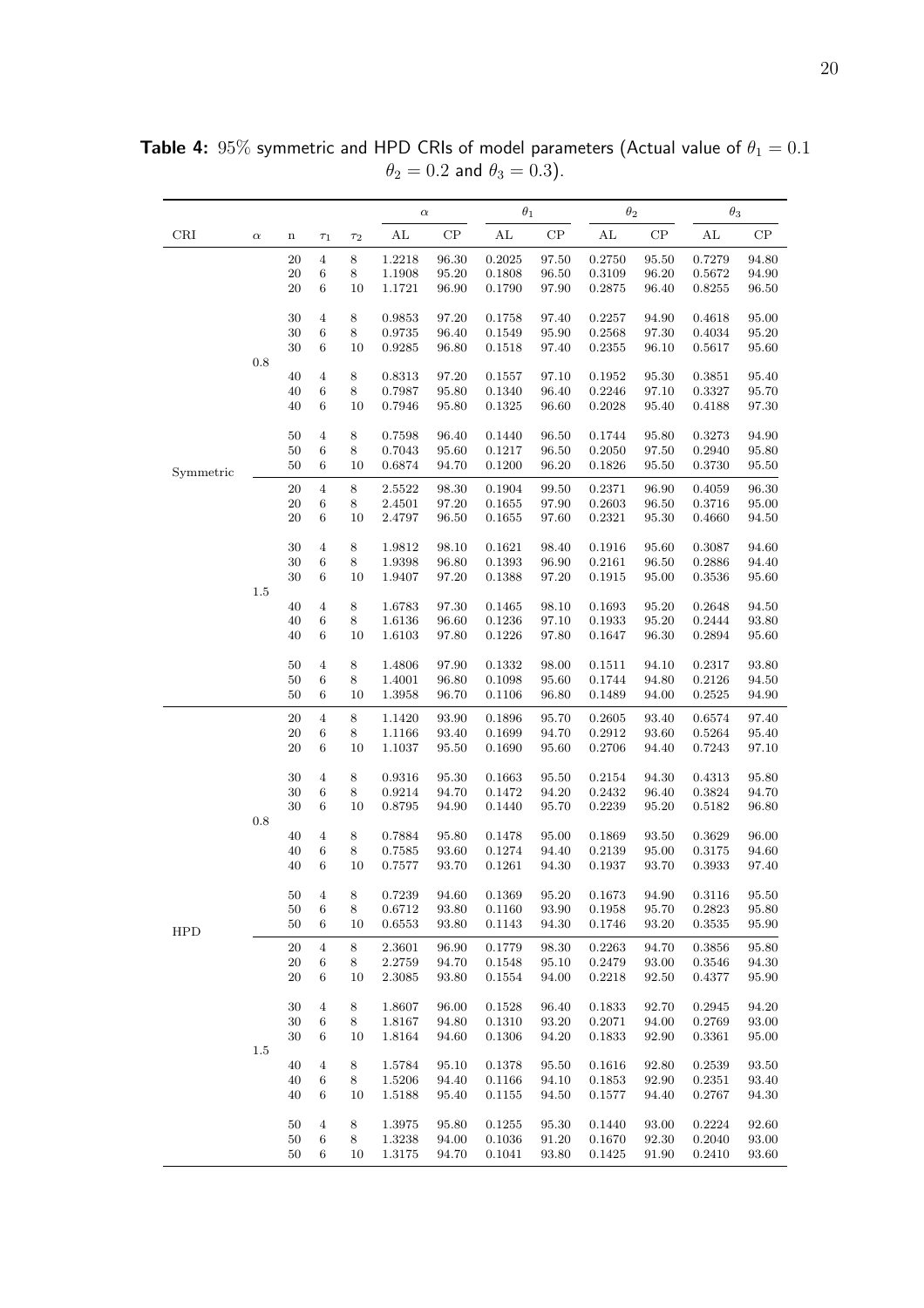|       | $\alpha$ |        | $\theta_1$ |        | $\theta_2$ |        | $\theta_3$ |        | $\theta_4$ |        | $\theta_{5}$ |        |
|-------|----------|--------|------------|--------|------------|--------|------------|--------|------------|--------|--------------|--------|
| Level |          | UL.    | LL         | UL     | LL         | UL     | LL         | UL     |            | UL     |              | UL     |
| 90%   | 0        | 3.6162 | 0          | 0.0539 | 0.0059     | 0.0477 | 0.0047     | 0.0489 | 0.0029     | 0.0895 |              | 0.1346 |
| 95%   | $\Omega$ | 4.0073 | 0          | 0.0604 | 0.0018     | 0.0518 | 0.0004     | 0.0532 | 0          | 0.0979 |              | 0.1486 |
| 99%   | $\Omega$ | 4.7529 | 0          | 0.0728 |            | 0.0595 | 0          | 0.0615 | 0          | 0.1140 |              | 0.1754 |

Table 5: Asymptotic CI of parameters based on the Fish data.

Table 6: Symmetric and HPD CRI of parameters based on the Fish data.

|            |       | $\alpha$ |        | $\theta_1$ |        | $\theta_2$ |        | $\theta_3$ |        | $\theta_4$ |        | $\theta_{5}$ |        |
|------------|-------|----------|--------|------------|--------|------------|--------|------------|--------|------------|--------|--------------|--------|
| <b>CRI</b> | Level | LL       | UL     | LL         | UL     | LL         | UL     | LL         | UL     | LL         | UL     | LL           | UL     |
| $Symm$ .   | 90%   | 0.4255   | 2.3398 | 0.0017     | 0.0273 | 0.0069     | 0.0353 | 0.0100     | 0.0444 | 0.0191     | 0.0743 | 0.0312       | 0.1382 |
|            | 95%   | 0.3601   | 2.5327 | 0.0009     | 0.0321 | 0.0052     | 0.0410 | 0.0083     | 0.0490 | 0.0163     | 0.0841 | 0.0270       | 0.1597 |
|            | 99%   | 0.2715   | 2.8621 | 0.0002     | 0.0329 | 0.0032     | 0.0480 | 0.0057     | 0.0563 | 0.0122     | 0.1004 | 0.0195       | 0.2099 |
| HPD        | 90%   | 0.3048   | 1.9550 | 0.0002     | 0.0239 | 0.0069     | 0.0352 | 0.0082     | 0.0407 | 0.0161     | 0.0684 | 0.0229       | 0.1218 |
|            | 95%   | 0.3048   | 2.4176 | 0.0002     | 0.0273 | 0.0032     | 0.0356 | 0.0057     | 0.0448 | 0.0115     | 0.0752 | 0.0195       | 0.1401 |
|            | 99%   | 0.2508   | 2.7843 | 0.0003     | 0.0329 | 0.0035     | 0.0480 | 0.0057     | 0.0553 | 0.0107     | 0.0946 | 0.0128       | 0.1857 |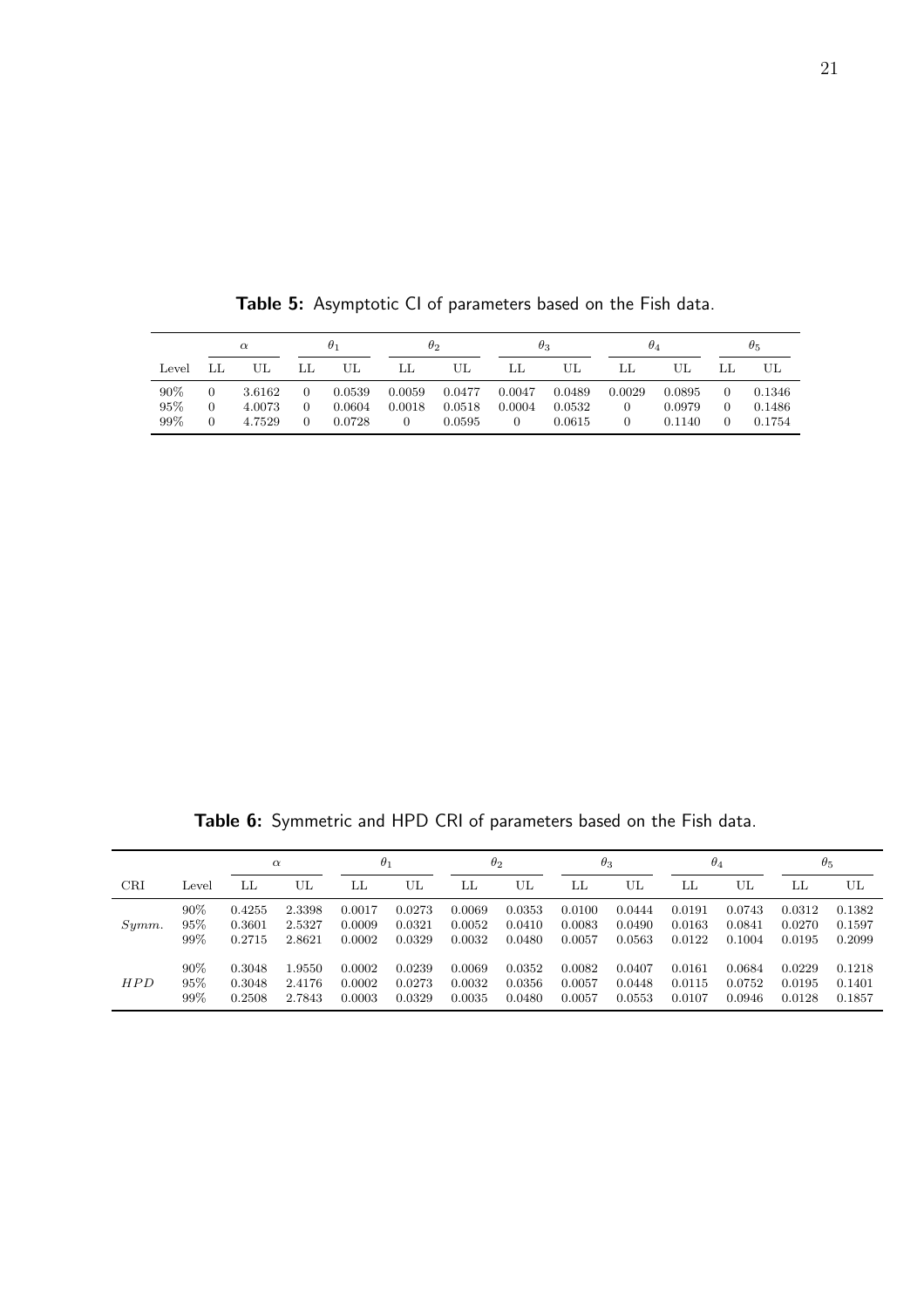### 6 CONCLUSION

In this paper we consider the analysis of a multiple step-stress model based on the assumptions that the lifetime distribution of the experimental units follow two parameter GE distribution at the different stress levels. It is further assumed that when the stress factor changes the scale parameter of the GE distribution changes where as the shape parameter remains constant. We have considered both the classical and Bayesian inference when the order restriction on the average lifetime exists. Though the article is developed based on complete data, it can also be easily incorporated for censored data. Based on our extensive simulation experiments it is observed that if it is known a priori that there exists an order restriction on the expected lifetime of the experimental units, it is better to use that information. To analyze the fish data it is assumed that the location parameter is known. It would be interesting to develop a methodology for unknown location parameter, more work is needed along that direction.

#### Acknowledgement:

The authors would like to thank Dr. Ayon Ganguly and the known referees for their constructive comments.

# References

- [1] Abdel-Hamid, A. H. and AL-Hussaini, E. K. Estimation in step-stress accelerated life tests for the exponentiated exponential distribution with type-I censoring. Computational Statistics and Data Analysis, 53:1328–1338, 2009.
- [2] Al-Hussaini, E. and Ahsnullah, M. Exponentiated distribution. AP, Paris, France, 2015.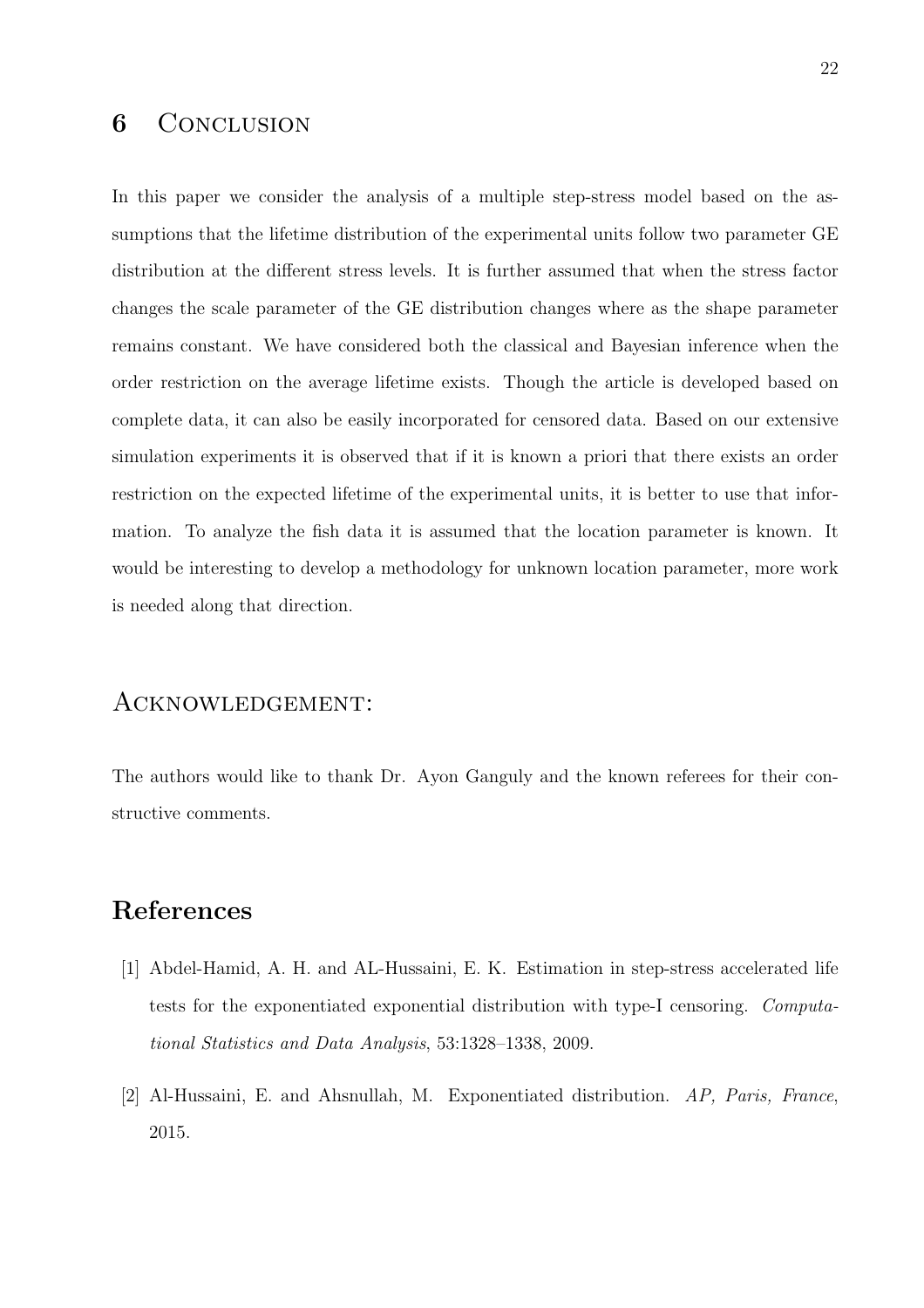- [3] Bagdonavicius, V. Testing the hypothesis of the addative accumulation of damages. Probability Theory and its Applications, 23:403–408, 1978.
- [4] Bagdonavicius, V. B. and Nikulin, M. Accelerated life models: modeling and satistical analysis. Chapman and Hall CRC Press, Boca Raton, Florida, 2002.
- [5] Balakrishnan, N. A synthesis of exact inferential results for exponential step-stress models and associated optimal accelerated life-tests. Metrika, 69:351–396, 2009.
- [6] Balakrishnan, N., Beutner, E., and Kateri, M. Order restricted inference for exponential step-stress models. IEEE Transactions on Reliability, 58:132–142, 2009.
- [7] Ganguly, A. Some Contributions to Life testing Models. Indian Institute of Technology, Kanpur, India, 2013.
- [8] Greven, S., Bailer, A. J., Kupper, L. L., Muller, K. E., and Craft, J. L. A parametric model for studying organism fitness step stress experiments. Biometrics, 60:793–799, 2004.
- [9] Gupta, R. D. and Kundu, D. Generalized exponential distribution. Australian and New Zealand Journal of Statistics, 41:173–188, 1999.
- [10] Gupta, R. D. and Kundu, D. Exponentiated exponential distribution: An alternative to gamma and weibull distributions. Biometrical, 43:117–130, 2001a.
- [11] Gupta, R. D. and Kundu, D. Generalized exponential distribution: existing methods and recent developments. Journal of Statistical Planning and Inference, 137:3537–3547, 2007.
- [12] Kundu, D. and Ganguly, A. Analysis of step-stress models: existing methods and recent developments. Elsevier/ Academic Press, Amsterdam, The Netherlands, 2017.
- [13] Nadarajah, S. The exponentiated exponential distribution. Advance in Statistical Analysis, 95:219–251, 2011.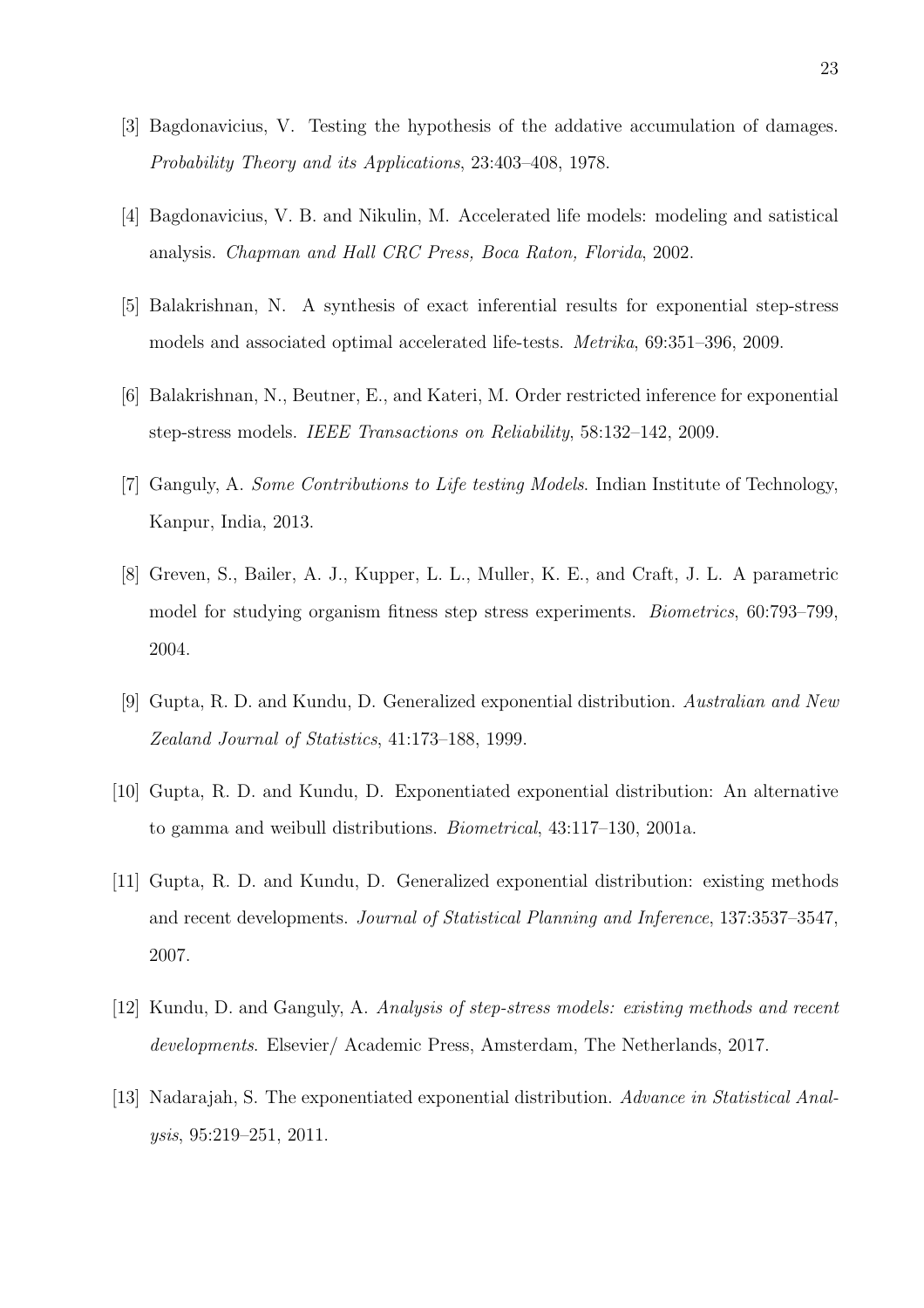- [14] Nelson, W. B. Accelerated life testing: step-stress models and data analysis. IEEE Transactions on Reliability, 29:103–108, 1980.
- [15] Samanta, D., Ganguly, A., Kundu, D., and Mitra, S. Order restricted bayesian inference for exponential simple step-stress model. Communication in Statistics - Simulation and Computation, 46:1113–1135, 2017.
- [16] Sedyakin, N. M. On one physical principle in reliability theory. Technical Cybernatics, 3:80–87, 1966.

# 7 Appendix

#### 7.1 Normal Equations

$$
\frac{\partial l_1}{\partial \alpha} = \frac{n}{\alpha} + A_1(\beta_1, \dots, \beta_m, \theta_{m+1}) + \dots + A_{m+1}(\beta_1, \dots, \beta_m, \theta_{m+1}) = 0.
$$

$$
\frac{\partial l_1}{\partial \theta_{m+1}} = 0 \Rightarrow \n\frac{n}{\theta_{m+1}} - \beta_1 \dots \beta_m \sum_{i=1}^{n_1} t_{i:n} - \beta_2 \dots \beta_m \sum_{i=n_1+1}^{\overline{n}_2} (t_{i:n} - \tau_1) - \dots - \sum_{i=\overline{n}_{m}+1}^n (t_{i:n} - \tau_m) + \n(\alpha - 1) \sum_{i=1}^{n_1} \frac{\beta_1 \dots \beta_m t_{i:n} e^{-\beta_1 \dots \beta_m \theta_{m+1} t_{i:n}}}{1 - e^{-\beta_1 \dots \beta_m \theta_{m+1} t_{i:n}}} + \n(\alpha - 1) \sum_{i=n_1+1}^{\overline{n}_2} \frac{[\beta_1 \dots \beta_m \tau_1 + \beta_2 \dots \beta_m (t_{i:n} - \tau_1)] e^{-(\beta_1 \dots \beta_m \theta_{m+1} \tau_1 + \beta_2 \dots \beta_m \theta_{m+1} (t_{i:n} - \tau_1))}}{1 - e^{-(\beta_1 \dots \beta_m \theta_{m+1} \tau_1 + \beta_2 \dots \beta_m \theta_{m+1} (t_{i:n} - \tau_1))}} + \n\vdots \n(\alpha - 1) \sum_{i=\overline{n}_{m}+1}^{n_1} \frac{[\beta_1 \dots \beta_m \tau_1 + \dots + (t_{i:n} - \tau_m)] e^{-(\beta_1 \dots \beta_m \theta_{m+1} \tau_1 + \beta_2 \dots \beta_m \theta_{m+1} (\tau_2 - \tau_1) + \dots + \theta_{m+1} (t_{i:n} - \tau_m))}{1 - e^{-\beta_1 \dots \beta_m \theta_{m+1} \tau_1 + \beta_2 \dots \beta_m \theta_{m+1} (\tau_2 - \tau_1) + \dots + \theta_{m+1} (t_{i:n} - \tau_m))}} - \beta_1 \dots \beta_m (n - \overline{n}_1) \tau_1 - \beta_2 \dots \beta_m (n - \overline{n}_2) (\tau_2 - \tau_1) - \dots - \beta_m (n - \overline{n}_m) (\tau_m - \tau_{m-1}) = 0. \tag{12}
$$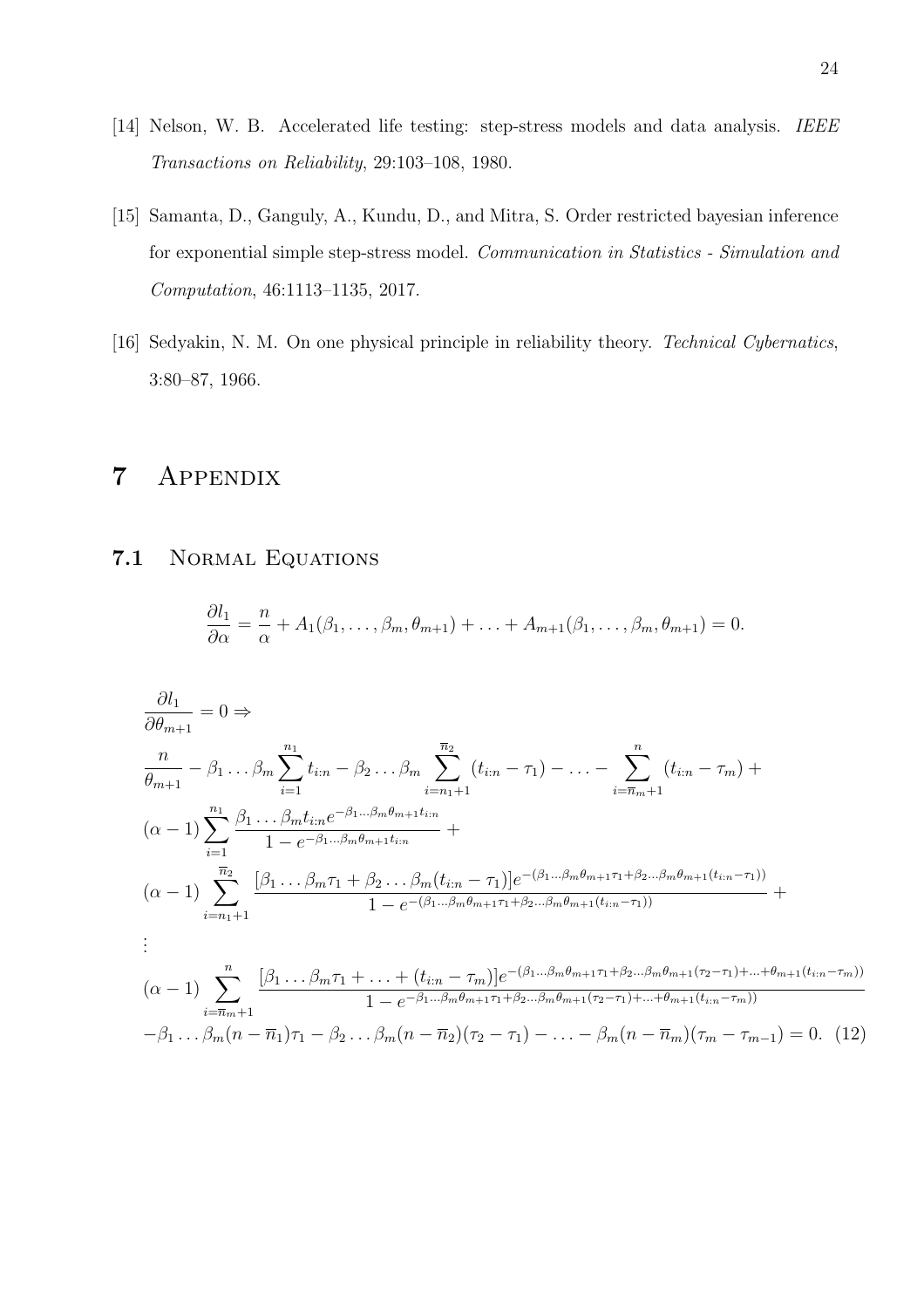$$
\frac{\partial l_1}{\partial \beta_k} = 0 \Rightarrow \n\frac{\overline{n}_k}{\beta_k} - \beta_1 \dots \beta_{k-1} \beta_{k+1} \dots \beta_m \theta_{m+1} \sum_{i=1}^{n_1} t_{i:n} - \beta_2 \dots \beta_{k-1} \beta_{k+1} \dots \beta_m \theta_{m+1} \sum_{i=1}^{n_1} (t_{i:n} - \tau_1) \n- \dots - \beta_{k+1} \dots \beta_m \theta_{m+1} \sum_{i=\overline{n}_{k-1}+1}^{\overline{n}_k} (t_{i:n} - \tau_{k-1}) - \beta_1 \dots \beta_{k-1} \beta_{k+1} \dots \beta_m \theta_{m+1} (n - \overline{n}_1) \tau_1 -
$$
\n
$$
\beta_2 \dots \beta_{k-1} \beta_{k+1} \dots \beta_m \theta_{m+1} (n - \overline{n}_2) (\tau_2 - \tau_1) - \dots - \beta_{k+1} \dots \beta_m \theta_{m+1} (n - \overline{n}_k) (\tau_k - \tau_{k-1}) \n+ (\alpha - 1) [D_1(\beta_k) + \dots + D_{m+1}(\beta_k)] = 0; \text{ for } k = 1, \dots, m,
$$
\n(13)

where

$$
D_{1}(\beta_{k}) = \frac{\partial A_{1}(\beta_{1}...\beta_{m+1}\theta_{m+1})}{\partial\beta_{k}} = \sum_{i=1}^{n_{1}} \frac{\beta_{1}...\beta_{k-1}\beta_{k+1}...\beta_{m}\theta_{m+1}t_{i:n}e^{-\beta_{1}...\beta_{m}\theta_{m+1}t_{i:n}}}{1-e^{-\beta_{1}...\beta_{m}\theta_{m+1}t_{i:n}}}
$$
  
\n
$$
D_{2}(\beta_{k}) = \frac{\partial A_{2}(\beta_{1}...\beta_{m+1}\theta_{m+1})}{\partial\beta_{k}}
$$
  
\n
$$
= \sum_{i=n_{1}+1}^{\overline{n_{2}}} \frac{\left[\beta_{1}...\beta_{k-1}\beta_{k+1}...\beta_{m}\theta_{m+1}\tau_{1}+\beta_{2}...\beta_{k-1}\beta_{k+1}...\beta_{m}\theta_{m+1}(t_{i:n}-\tau_{1})I_{[k\geq2]}\right]e^{-\theta_{m+1}(\beta_{1}...\beta_{m}\tau_{1}+\beta_{2}...\beta_{m}(t_{i:n}-\tau_{1}))}}{1-e^{-(\beta_{1}...\beta_{m}\theta_{m+1}\tau_{1}+\beta_{2}...\beta_{m}\theta_{m+1}(t_{i:n}-\tau_{1}))}}
$$
  
\n
$$
\vdots
$$

$$
D_{m+1}(\beta_k) = \frac{\partial A_{m+1}(\beta_1...\beta_{m+1}\theta_{m+1})}{\partial \beta_k} = \sum_{i=\overline{n}_m+1}^n \frac{Be^{-(\beta_1...\beta_m\theta_{m+1}\tau_1+\beta_2...\beta_m\theta_{m+1}(\tau_2-\tau_1)+...+\theta_{m+1}(t_{i:n}-\tau_m))}}{1-e^{-(\beta_1...\beta_m\theta_{m+1}\tau_1+\beta_2...\beta_m\theta_{m+1}(\tau_2-\tau_1)+...+\theta_{m+1}(t_{i:n}-\tau_m))}},
$$
  
where,  $B = \beta_1 \dots \beta_{k-1}\beta_{k+1}\dots \beta_m\theta_{m+1}\tau_1+\beta_2\dots \beta_{k-1}\beta_{k+1}\dots \beta_m\theta_{m+1}(\tau_2-\tau_1)+...+\beta_{k+1}\dots \beta_m\theta_{m+1}(\tau_k-\tau_{k-1})+\theta_{m+1}(\tau_m-\tau_{m-1})I_{[k=m]}.$ 

where  $I_A = 1$ , if A occur, otherwise zero.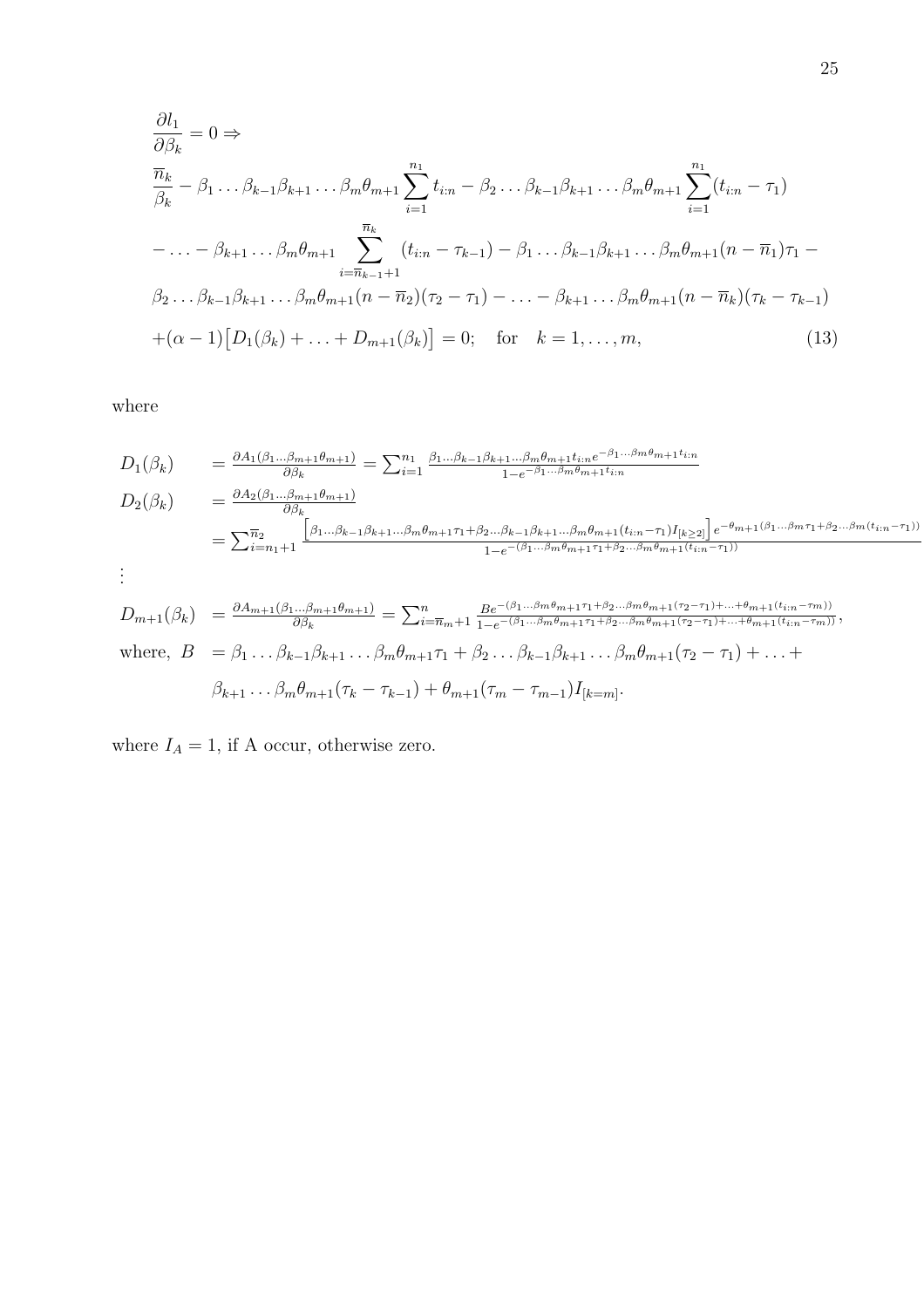$$
\frac{\partial^2 l}{\partial \alpha^2} = -\frac{n}{\alpha^2},
$$
\n
$$
\frac{\partial^2 l}{\partial \beta_1^2} = -\frac{n}{\beta_1^2} + (\alpha - 1)[A''_1(\beta_1) + A''_2(\beta_1) + A''_3(\beta_1)],
$$
\n
$$
\frac{\partial^2 l}{\partial \beta_2^2} = -\frac{\overline{n}_2}{\beta_2^2} + (\alpha - 1)[A''_1(\beta_2) + A''_2(\beta_2) + A''_3(\beta_2)],
$$
\n
$$
\frac{\partial^2 l}{\partial \alpha \beta_3^2} = -\frac{n}{\theta_3^2} + (\alpha - 1)[A''_1(\theta_3) + A''_2(\theta_3) + A''_3(\theta_3)],
$$
\n
$$
\frac{\partial^2 l}{\partial \alpha \partial \beta_1} = A'_1(\beta_1) + A'_2(\beta_1) + A'_3(\beta_1),
$$
\n
$$
\frac{\partial^2 l}{\partial \alpha \partial \theta_3^2} = A'_1(\beta_2) + A'_2(\beta_2) + A'_3(\beta_2),
$$
\n
$$
\frac{\partial^2 l}{\partial \beta \partial \theta_3^2} = -\theta_3 \sum_{i=1}^{n_1} t_{i:n} - \theta_3(n_2 + n_3)\tau_1 + (\alpha - 1)[A''_1(\beta_1, \beta_2) + A''_2(\beta_1, \beta_2) + A''_3(\beta_1, \beta_2)],
$$
\n
$$
\frac{\partial^2 l}{\partial \beta \partial \theta_3^2} = -\beta_2 \sum_{i=1}^{n_1} t_{i:n} - \beta_2(n_2 + n_3)\tau_1 + (\alpha - 1)[A''_1(\beta_1, \beta_3) + A''_2(\beta_1, \beta_3) + A''_3(\beta_1, \beta_3)],
$$
\n
$$
\frac{\partial^2 l}{\partial \beta_2 \partial \theta_3^2} = -\beta_1 \sum_{i=1}^{n_1} t_{i:n} - \sum_{i=n_1+1}^{n_2} (t_{i:n} - \tau_1) - \beta_1(n_2 + n_3)\tau_1 - n_3(\tau_2 - \tau_1),
$$
\n
$$
+ (\alpha - 1)[A''_1(\beta_2, \theta_3) + A''_2(\
$$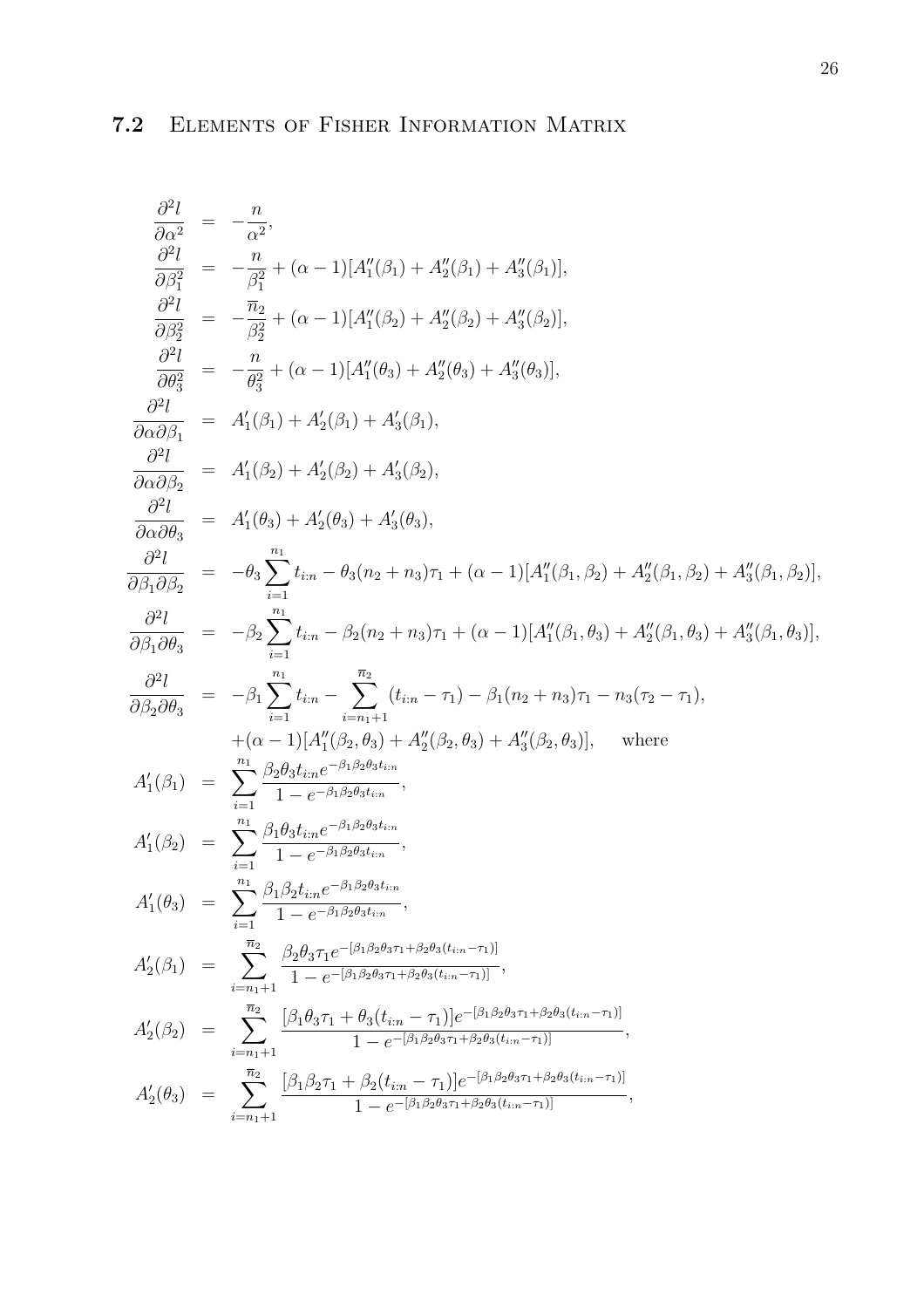$$
A'_{3}(\beta_{1}) = \sum_{i=\overline{n}_{2}+1}^n \frac{\beta_{2}\theta_{3}\tau_{1}e^{-\beta_{1}\beta_{2}\theta_{3}\tau_{1}+\beta_{2}\theta_{3}(\tau_{2}-\tau_{1})+\theta_{3}(\ell_{in}-\tau_{2})]}}{1-e^{-\beta_{1}\beta_{2}\theta_{3}\tau_{1}+\beta_{2}\theta_{3}(\tau_{2}-\tau_{1})+\theta_{3}(\ell_{in}-\tau_{2})]}} ,
$$
\n
$$
A'_{3}(\beta_{2}) = \sum_{i=\overline{n}_{2}+1}^n \frac{[\beta_{1}\theta_{3}\tau_{1}+\beta_{2}(\tau_{2}-\tau_{1})]e^{-\beta_{1}\beta_{2}\theta_{3}\tau_{1}+\beta_{2}\theta_{3}(\tau_{2}-\tau_{1})+\theta_{3}(\ell_{in}-\tau_{2})]}}{1-e^{-\beta_{1}\beta_{2}\theta_{3}\tau_{1}+\beta_{2}\theta_{3}(\tau_{2}-\tau_{1})+\theta_{3}(\ell_{in}-\tau_{2})]}} ,
$$
\n
$$
A'_{3}(\theta_{3}) = \sum_{i=\overline{n}_{2}+1}^n \frac{[\beta_{1}\beta_{2}\tau_{1}+\beta_{2}(\tau_{2}-\tau_{1})+(\ell_{in}-\tau_{2})]e^{-\beta_{1}\beta_{2}\theta_{3}\tau_{1}+\beta_{2}\theta_{3}(\tau_{2}-\tau_{1})+\theta_{3}(\ell_{in}-\tau_{2})]}}{1-e^{-\beta_{1}\beta_{2}\theta_{3}\tau_{1}+\beta_{2}\theta_{3}(\tau_{2}-\tau_{1})+\theta_{3}(\ell_{in}-\tau_{2})]}} ,
$$
\n
$$
A''_{1}(\beta_{1}) = -\sum_{i=1}^n \frac{(\beta_{2}\theta_{3}\ell_{i\overline{n}})^2e^{-\beta_{1}\beta_{2}\theta_{3}\ell_{i\overline{n}}}}{[1-e^{-\beta_{1}\beta_{2}\theta_{3}\ell_{i\overline{n}}]^2} ,
$$
\n
$$
A''_{1}(\beta_{2}) = -\sum_{i=1}^n \frac{(\beta_{1}\theta_{3}\ell_{i\overline{n}})^2e^{-\beta_{1}\beta_{2}\theta_{3}\ell_{i\overline{n}}}}{[1-e^{-\beta_{1}\beta_{2}\theta_{3}\ell_{i\overline{n}}]^2} ,
$$
\n
$$
A''_{2}(\
$$